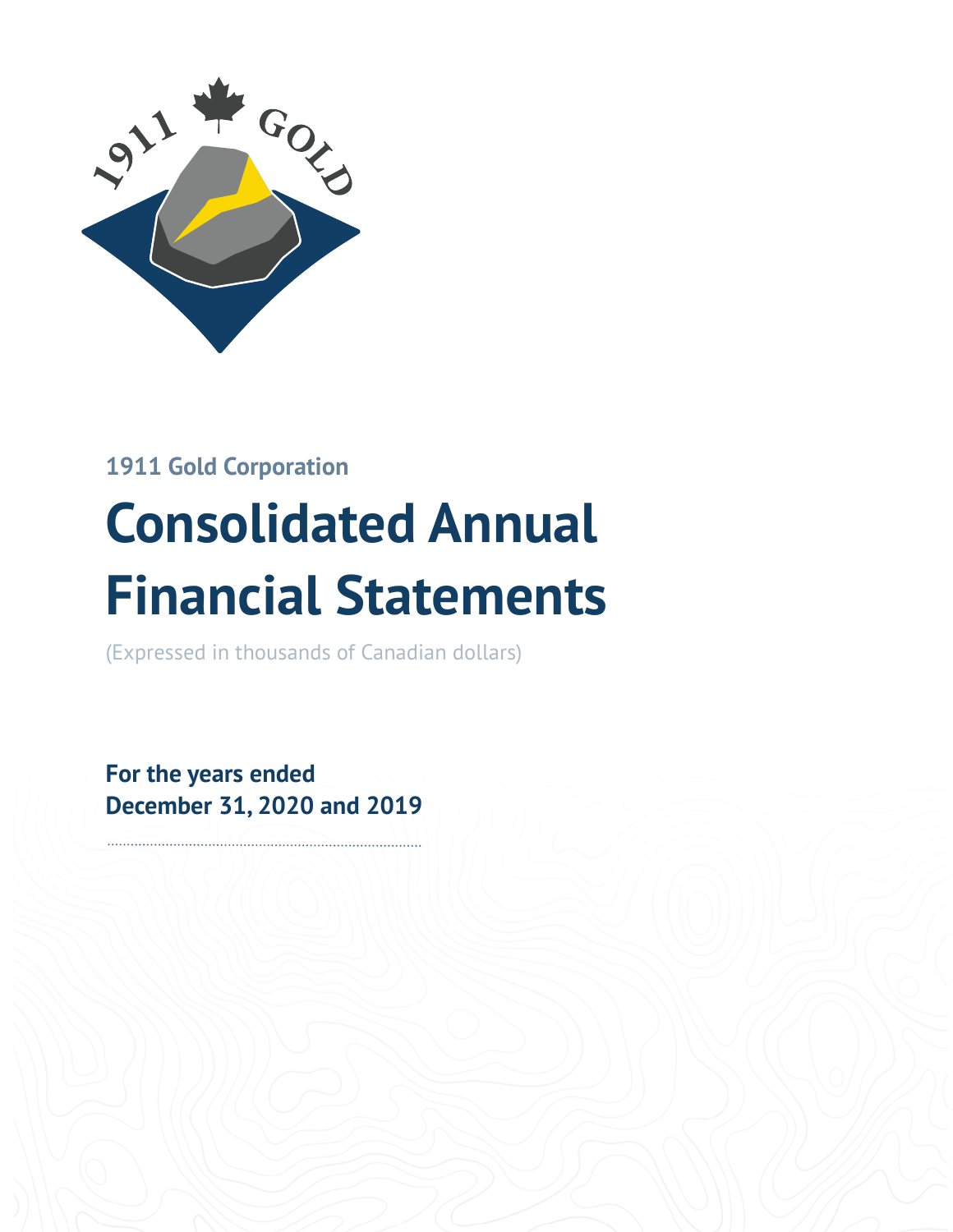

## Independent auditor's report

To the Shareholders of 1911 Gold Corporation

#### **Our opinion**

In our opinion, the accompanying consolidated financial statements present fairly, in all material respects, the financial position of 1911 Gold Corporation and its subsidiary (together, the Company) as at December 31, 2020 and 2019, and its financial performance and its cash flows for the years then ended in accordance with International Financial Reporting Standards as issued by the International Accounting Standards Board (IFRS).

#### **What we have audited**

The Company's consolidated financial statements comprise:

- the consolidated statements of financial position as at December 31, 2020 and 2019;
- the consolidated statements of loss and comprehensive loss for the years then ended;
- the consolidated statements of cash flows for the years then ended;
- the consolidated statements of changes in equity for the years then ended; and
- the notes to the consolidated financial statements, which include significant accounting policies and other explanatory information.

#### **Basis for opinion**

We conducted our audit in accordance with Canadian generally accepted auditing standards. Our responsibilities under those standards are further described in the *Auditor's responsibilities for the audit of the consolidated financial statements* section of our report.

We believe that the audit evidence we have obtained is sufficient and appropriate to provide a basis for our opinion.

#### **Independence**

We are independent of the Company in accordance with the ethical requirements that are relevant to our audit of the consolidated financial statements in Canada. We have fulfilled our other ethical responsibilities in accordance with these requirements.

#### **Other information**

Management is responsible for the other information. The other information comprises the Management's Discussion and Analysis.

PricewaterhouseCoopers LLP PricewaterhouseCoopers Place, 250 Howe Street, Suite 1400, Vancouver, British Columbia, Canada V6C 3S7 T: +1 604 806 7000, F: +1 604 806 7806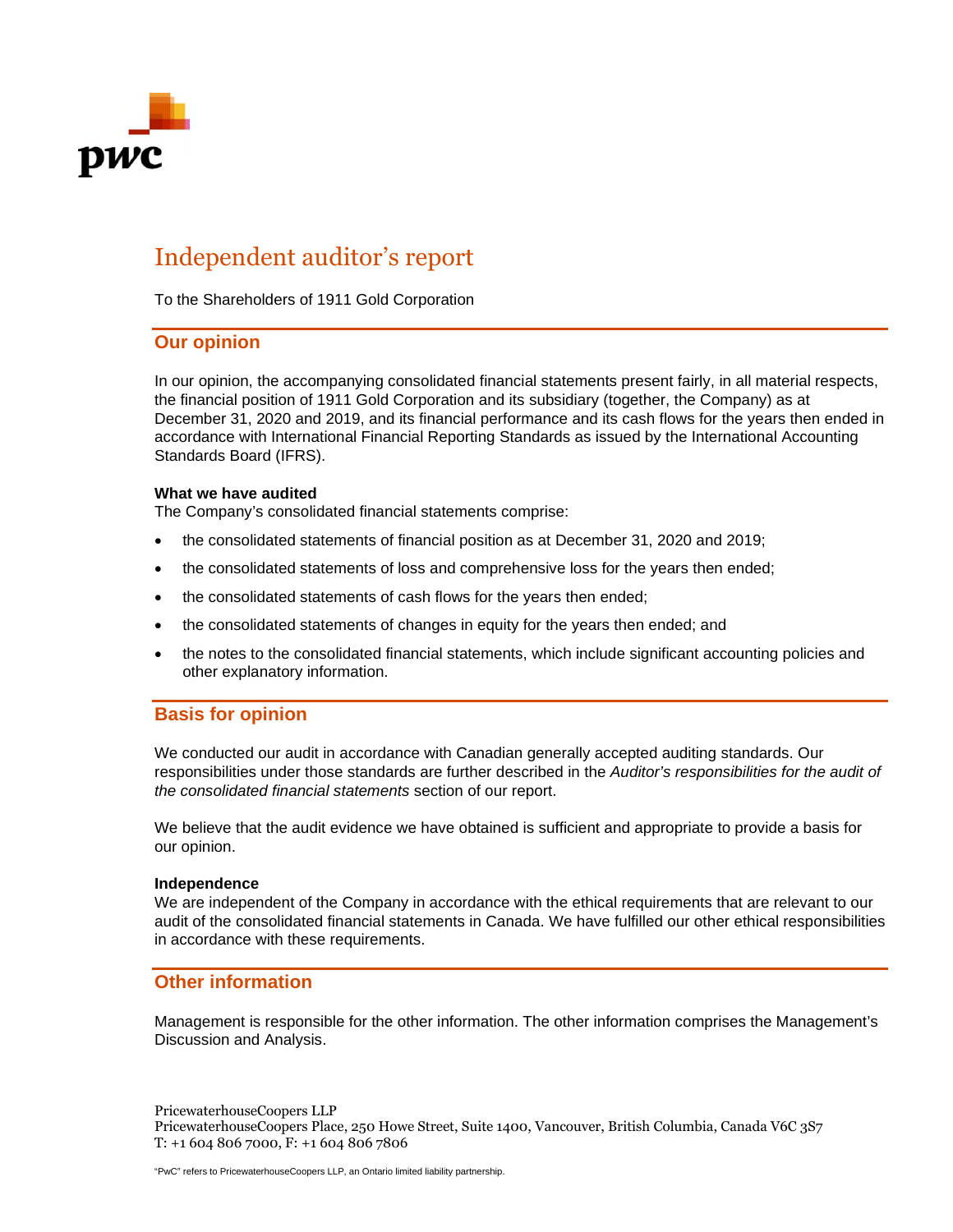

Our opinion on the consolidated financial statements does not cover the other information and we do not express any form of assurance conclusion thereon.

In connection with our audit of the consolidated financial statements, our responsibility is to read the other information identified above and, in doing so, consider whether the other information is materially inconsistent with the consolidated financial statements or our knowledge obtained in the audit, or otherwise appears to be materially misstated.

If, based on the work we have performed, we conclude that there is a material misstatement of this other information, we are required to report that fact. We have nothing to report in this regard.

#### **Responsibilities of management and those charged with governance for the consolidated financial statements**

Management is responsible for the preparation and fair presentation of the consolidated financial statements in accordance with IFRS, and for such internal control as management determines is necessary to enable the preparation of consolidated financial statements that are free from material misstatement, whether due to fraud or error.

In preparing the consolidated financial statements, management is responsible for assessing the Company's ability to continue as a going concern, disclosing, as applicable, matters related to going concern and using the going concern basis of accounting unless management either intends to liquidate the Company or to cease operations, or has no realistic alternative but to do so.

Those charged with governance are responsible for overseeing the Company's financial reporting process.

#### **Auditor's responsibilities for the audit of the consolidated financial statements**

Our objectives are to obtain reasonable assurance about whether the consolidated financial statements as a whole are free from material misstatement, whether due to fraud or error, and to issue an auditor's report that includes our opinion. Reasonable assurance is a high level of assurance, but is not a guarantee that an audit conducted in accordance with Canadian generally accepted auditing standards will always detect a material misstatement when it exists. Misstatements can arise from fraud or error and are considered material if, individually or in the aggregate, they could reasonably be expected to influence the economic decisions of users taken on the basis of these consolidated financial statements.

As part of an audit in accordance with Canadian generally accepted auditing standards, we exercise professional judgment and maintain professional skepticism throughout the audit. We also:

 Identify and assess the risks of material misstatement of the consolidated financial statements, whether due to fraud or error, design and perform audit procedures responsive to those risks, and obtain audit evidence that is sufficient and appropriate to provide a basis for our opinion. The risk of not detecting a material misstatement resulting from fraud is higher than for one resulting from error,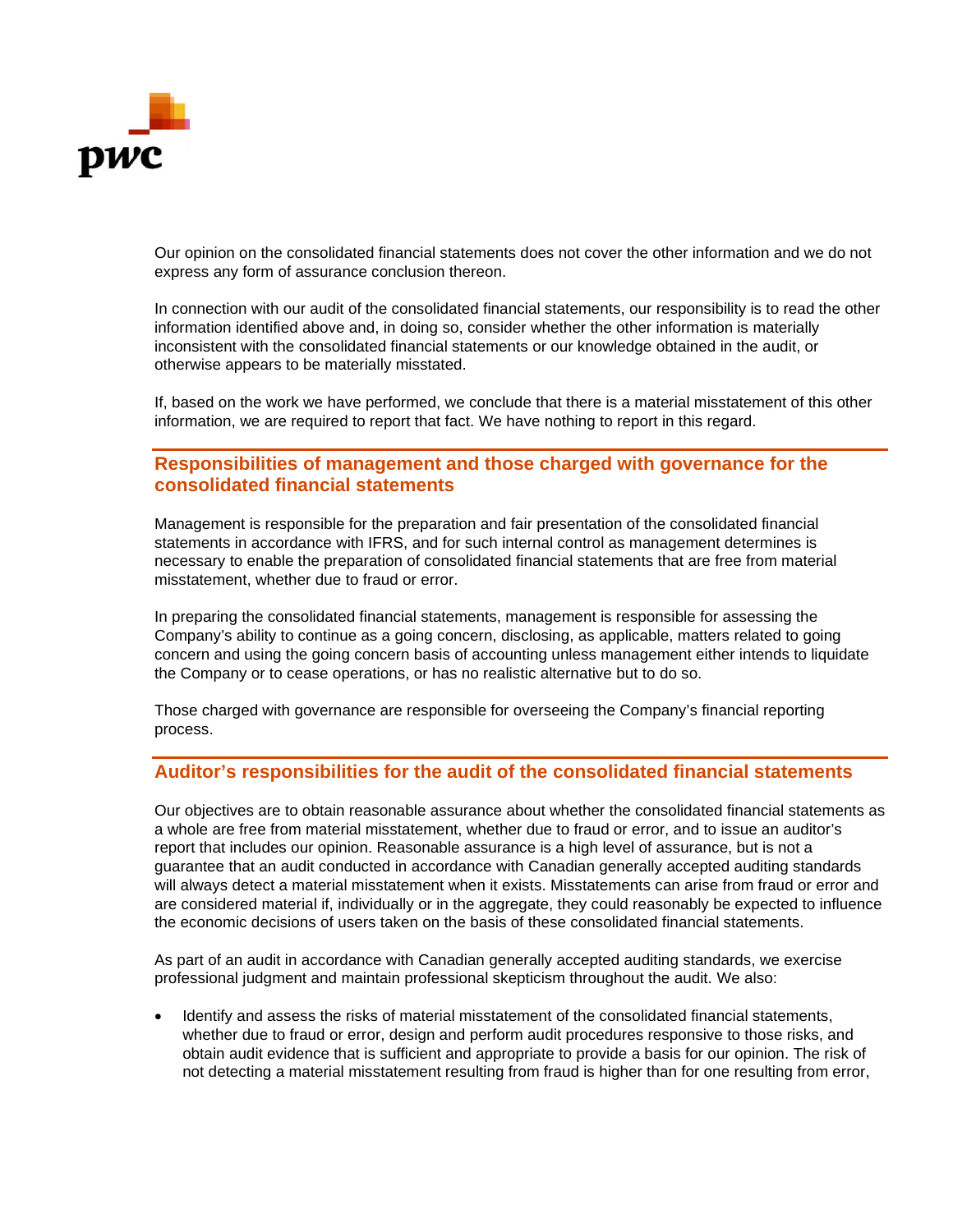

as fraud may involve collusion, forgery, intentional omissions, misrepresentations, or the override of internal control.

- Obtain an understanding of internal control relevant to the audit in order to design audit procedures that are appropriate in the circumstances, but not for the purpose of expressing an opinion on the effectiveness of the Company's internal control.
- Evaluate the appropriateness of accounting policies used and the reasonableness of accounting estimates and related disclosures made by management.
- Conclude on the appropriateness of management's use of the going concern basis of accounting and, based on the audit evidence obtained, whether a material uncertainty exists related to events or conditions that may cast significant doubt on the Company's ability to continue as a going concern. If we conclude that a material uncertainty exists, we are required to draw attention in our auditor's report to the related disclosures in the consolidated financial statements or, if such disclosures are inadequate, to modify our opinion. Our conclusions are based on the audit evidence obtained up to the date of our auditor's report. However, future events or conditions may cause the Company to cease to continue as a going concern.
- Evaluate the overall presentation, structure and content of the consolidated financial statements, including the disclosures, and whether the consolidated financial statements represent the underlying transactions and events in a manner that achieves fair presentation.
- Obtain sufficient appropriate audit evidence regarding the financial information of the entities or business activities within the Company to express an opinion on the consolidated financial statements. We are responsible for the direction, supervision and performance of the group audit. We remain solely responsible for our audit opinion.

We communicate with those charged with governance regarding, among other matters, the planned scope and timing of the audit and significant audit findings, including any significant deficiencies in internal control that we identify during our audit.

We also provide those charged with governance with a statement that we have complied with relevant ethical requirements regarding independence, and to communicate with them all relationships and other matters that may reasonably be thought to bear on our independence, and where applicable, related safeguards.

The engagement partner on the audit resulting in this independent auditor's report is Craig McMillan.

#### **/s/PricewaterhouseCoopers LLP**

Chartered Professional Accountants

Vancouver, British Columbia April 28, 2021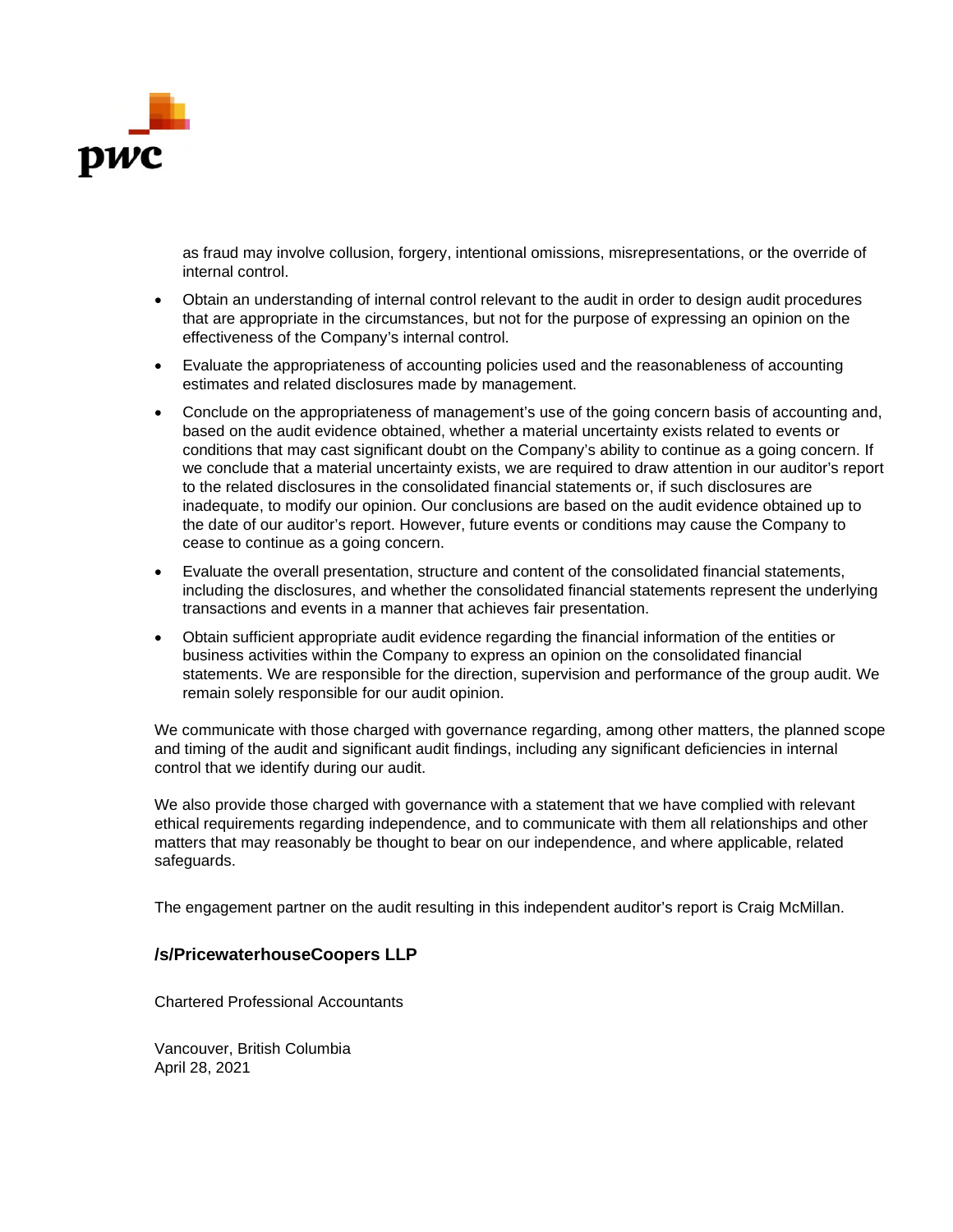

## **Consolidated Statements of Financial Position**

(Expressed in thousands of Canadian dollars)

|                                              | <b>Note</b>     | December 31, 2020 | December 31,2019 |
|----------------------------------------------|-----------------|-------------------|------------------|
|                                              |                 | \$                | S.               |
| <b>ASSETS</b>                                |                 |                   |                  |
|                                              |                 |                   |                  |
| <b>Current</b>                               |                 |                   |                  |
| Cash and cash equivalents                    |                 | 10,029            | 9,630            |
| Inventories                                  | 5               | 2,785             | 1,362            |
| Prepaid expenses and other                   |                 | 506               | 486              |
|                                              |                 | 13,320            | 11,478           |
|                                              |                 |                   |                  |
| Non-current                                  |                 |                   |                  |
| Mineral properties, plant and equipment, net | $6\phantom{1}6$ | 34,301            | 36,903           |
|                                              |                 |                   |                  |
| <b>TOTAL ASSETS</b>                          |                 | 47,621            | 48,381           |
| <b>LIABILITIES</b>                           |                 |                   |                  |
|                                              |                 |                   |                  |
| <b>Current</b>                               |                 |                   |                  |
| Accounts payable and accrued liabilities     | $\overline{7}$  | 1,733             | 1,069            |
| Accrued compensation and benefits            |                 | 785               | 384              |
| Flow-through share premium liability         | 8               | 632               | 739              |
|                                              |                 | 3,150             | 2,192            |
|                                              |                 |                   |                  |
| Non-current                                  |                 |                   |                  |
| <b>Reclamation obligations</b>               | 9               | 2,819             | 2,630            |
|                                              |                 |                   |                  |
| <b>TOTAL LIABILITIES</b>                     |                 | 5,969             | 4,822            |
|                                              |                 |                   |                  |
| <b>SHAREHOLDERS' EQUITY</b>                  |                 |                   |                  |
| Share capital                                | 10              | 25,594            | 21,749           |
| Share-based payment reserve                  | 10              | 916               | 567              |
| Contributed surplus                          |                 | 130,106           | 130,106          |
| Deficit                                      |                 | (114,964)         | (108, 863)       |
| TOTAL SHAREHOLDERS' EQUITY                   |                 | 41,652            | 43,559           |
|                                              |                 |                   |                  |
| TOTAL LIABILITIES AND SHAREHOLDERS' EQUITY   |                 | 47,621            | 48,381           |

**Nature of operations** – Note 1 **Commitments and Contingencies** – Note 15

**On behalf of the Board:**

| /s/ Mike Hoffman | /s/ James |
|------------------|-----------|
| Chairman         | Director  |

/s/ James Haggarty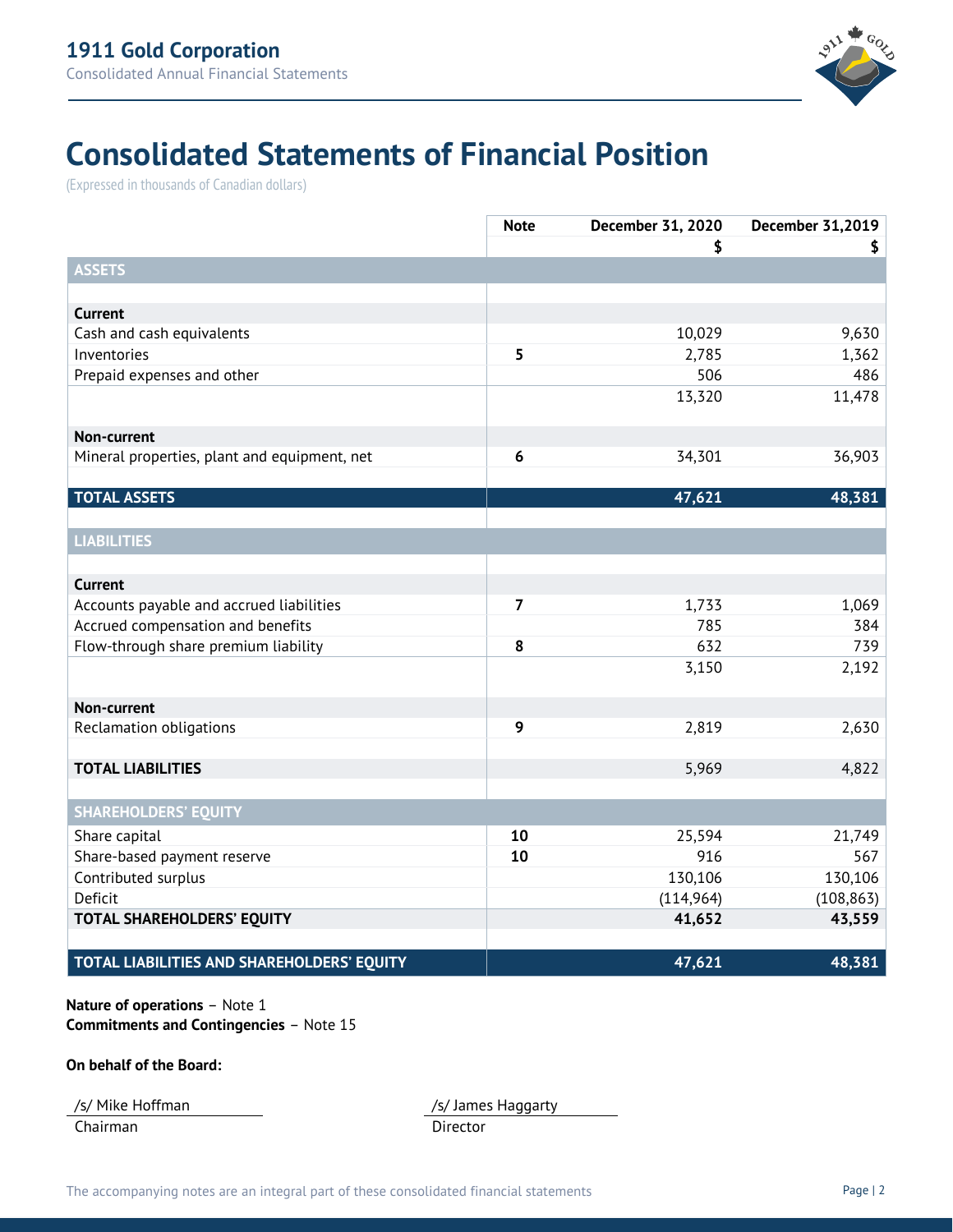

## **Consolidated Statements of Loss and Comprehensive Loss For the years ended December 31, 2020 and 2019**

(Expressed in thousands of Canadian dollars)

|                                               | <b>Note</b> | 2020       | 2019       |
|-----------------------------------------------|-------------|------------|------------|
|                                               |             | \$         | \$         |
| <b>REVENUES</b>                               |             | 10,768     | 12,280     |
|                                               |             |            |            |
| <b>Cost of sales</b>                          |             |            |            |
| Production costs                              |             | 8,817      | 13,014     |
| Depreciation and depletion                    |             | 2,460      | 3,796      |
|                                               |             | (509)      | (4, 530)   |
| <b>Other operating expenses</b>               |             |            |            |
| General and administrative                    |             | 2,485      | 1,719      |
| <b>Exploration expense</b>                    |             | 4,082      | 2,322      |
|                                               |             |            |            |
| <b>Loss from operations</b>                   |             | (7,076)    | (8, 571)   |
| Flow-through premium recovery                 | 8           | 1,133      | 732        |
| Foreign currency gain (loss), net             |             | 2          | (3)        |
| Interest income                               |             | 35         | 156        |
| Other expenses                                |             | (10)       | (192)      |
| Reclamation obligation accretion              |             | (180)      | (168)      |
| Gain on equipment disposal                    |             |            | 214        |
|                                               |             |            |            |
| Loss for the year before tax                  |             | (6,096)    | (7, 832)   |
| Income tax                                    |             | (5)        | (3)        |
| Net loss and comprehensive loss for the year  |             | (6, 101)   | (7, 835)   |
|                                               |             |            |            |
| Loss per share                                |             |            |            |
| Basic and diluted                             |             | (0.15)     | (0.22)     |
|                                               |             |            |            |
| Weighted average number of shares outstanding |             |            |            |
| Basic and diluted                             |             | 42,007,242 | 36,247,978 |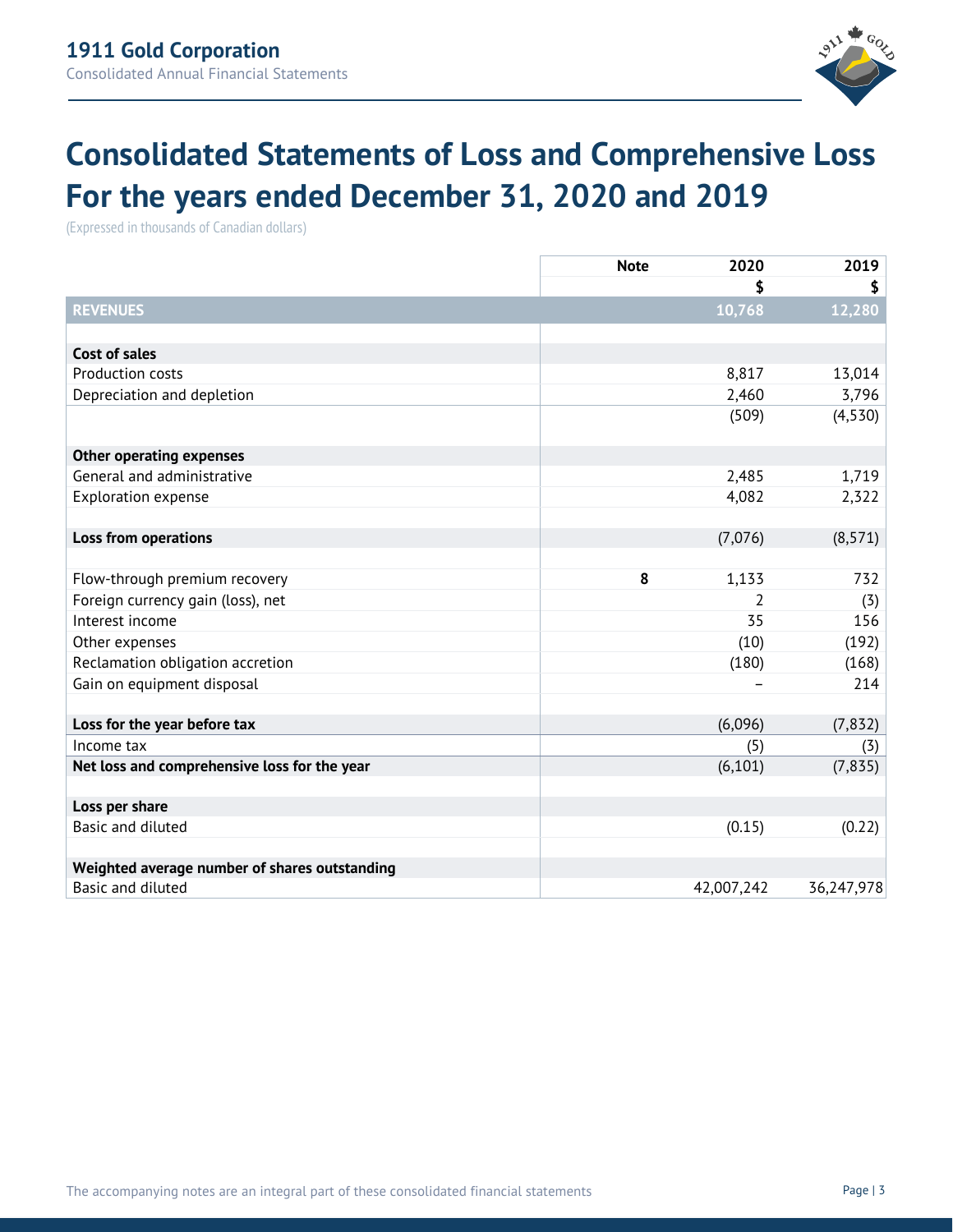

## **Consolidated Statement of Cash Flows For the years ended December 31, 2020 and 2019**

(Expressed in thousands of Canadian dollars)

|                                                               | <b>Note</b> | 2020     | 2019     |
|---------------------------------------------------------------|-------------|----------|----------|
|                                                               |             |          | \$       |
| <b>CASH (USED IN) PROVIDED BY:</b>                            |             |          |          |
|                                                               |             |          |          |
| <b>Operating activities</b>                                   |             |          |          |
| Net loss and comprehensive loss for the year                  |             | (6, 101) | (7, 835) |
|                                                               |             |          |          |
| Depreciation and depletion                                    |             | 2,732    | 3,389    |
| Flow-through premium recovery                                 | 8           | (1, 133) | (732)    |
| Accretion on reclamation obligation                           | 9           | 180      | 168      |
| Shares issued for Rice Lake Belt claims                       |             |          | 49       |
| Share-based payments                                          | 10          | 350      | 304      |
| Foreign currency (gain) loss, net                             |             | (2)      | 3        |
| Gain on disposal of equipment                                 |             |          | (214)    |
| Gain on issuance of shares for services and debt              |             |          | (17)     |
|                                                               |             |          |          |
| Changes in non-cash working capital items                     |             |          |          |
| Inventories                                                   |             | (1, 423) | 1,688    |
| Prepaid expenses and other                                    |             | (20)     | 165      |
| Accounts payable                                              |             | 950      | 165      |
| Accrued compensation and benefits                             |             | 117      | (64)     |
|                                                               |             | (4, 350) | (2,931)  |
|                                                               |             |          |          |
| <b>Investing activities</b>                                   |             |          |          |
| Expenditures on mineral property, plant and equipment         |             | (121)    | (694)    |
| Change in accounts payable related to expenditures on mineral |             |          |          |
| properties, plant and equipment                               |             |          | (76)     |
| Proceeds on disposal of equipment                             |             |          | 230      |
| Short-term investments                                        |             |          | 3,000    |
|                                                               |             | (121)    | 2,460    |
|                                                               |             |          |          |
| <b>Financing activities</b>                                   |             |          |          |
| Proceeds from private placement, net of share issuance costs  |             | 4,868    | 4,130    |
| Exercise of options                                           |             |          |          |
|                                                               |             | 4,870    | 4,130    |
| Increase in cash                                              |             | 399      |          |
|                                                               |             |          | 3,659    |
| CASH AND CASH EQUIVALENTS - BEGINNING OF YEAR                 |             | 9,630    | 5,971    |
| CASH AND CASH EQUIVALENTS - END OF YEAR                       |             | 10,029   | 9,630    |
|                                                               |             |          |          |

**Supplemental cash flow information** – Note 14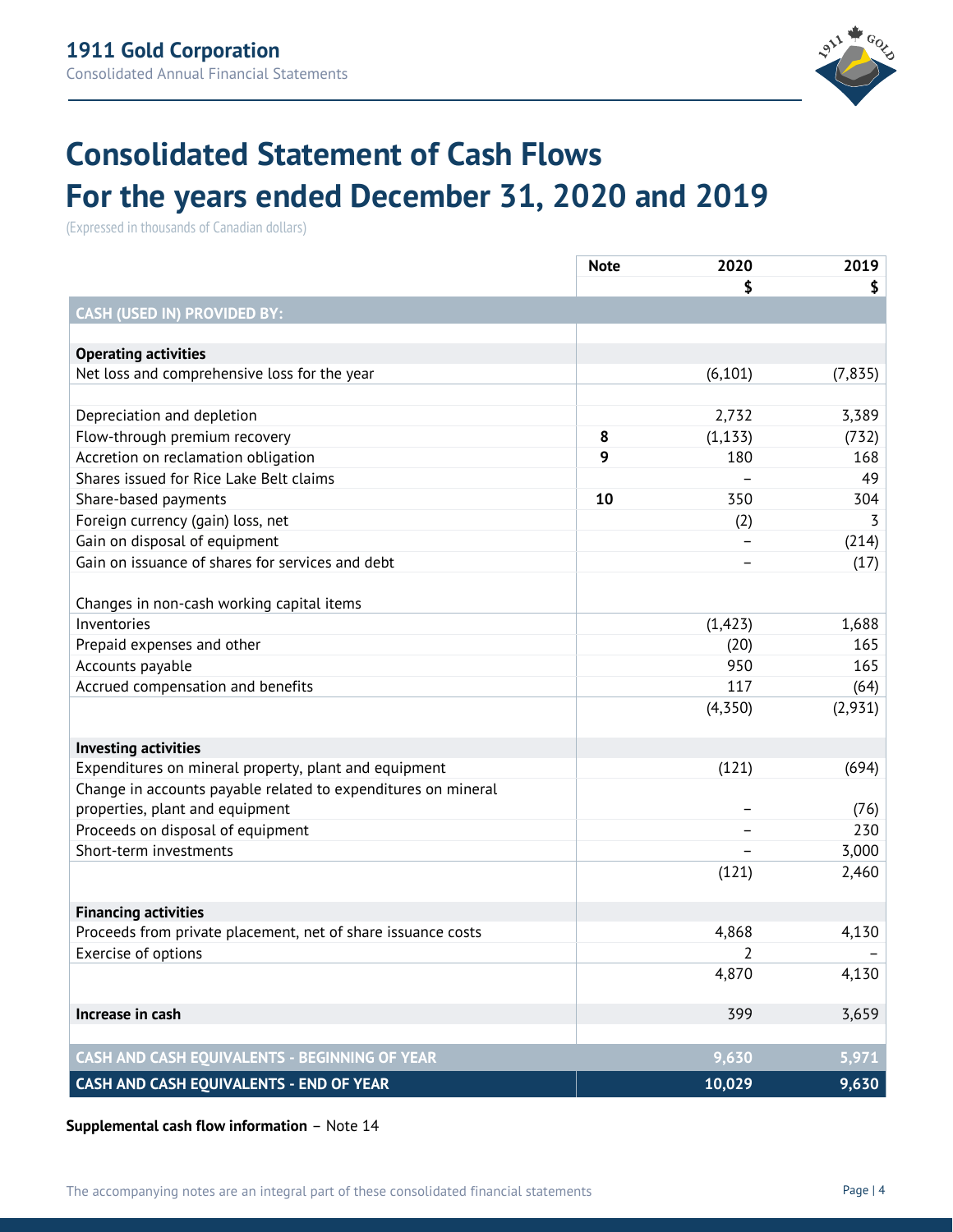

## **Consolidated Statements of Changes in Equity**

(Expressed in thousands of Canadian dollars)

|                                      | <b>Note</b> | <b>Number</b><br>of common<br>shares | capital                  | Share Share-based Contributed<br>payment<br>reserve | <b>Surplus</b>           | <b>Deficit</b>           | <b>Total</b>   |
|--------------------------------------|-------------|--------------------------------------|--------------------------|-----------------------------------------------------|--------------------------|--------------------------|----------------|
|                                      |             |                                      | \$                       | \$                                                  | \$                       | \$                       |                |
| Balance, December 31, 2018           |             | 28,675,311                           | 18,915                   | 335                                                 | 130,106                  | (101, 028)               | 48,328         |
|                                      |             |                                      |                          |                                                     |                          |                          |                |
| Shares Issued by private placement   | 10          | 385,000                              | 110                      |                                                     |                          |                          | 110            |
| Shares Issued by private placement   | 10          | 8,333,333                            | 4,000                    | $\overline{\phantom{0}}$                            |                          | $\qquad \qquad -$        | 4,000          |
| Shares Issued by private placement   | 10          | 66,667                               | 20                       |                                                     |                          |                          | 20             |
| Shares issued for debt               | 10          | 100,000                              | 27                       |                                                     |                          | $\overline{\phantom{0}}$ | 27             |
| Shares issued for services           | 10          | 52,083                               | 15                       | $\overline{\phantom{m}}$                            |                          | $\overline{\phantom{0}}$ | 15             |
| Flow-through share premium           | 8           |                                      | (1, 459)                 |                                                     |                          | $\overline{\phantom{0}}$ | (1, 459)       |
| Acquisition of Rice Lake Belt claims | 10          | 150,000                              | 49                       |                                                     | $\overline{\phantom{m}}$ | $\overline{\phantom{0}}$ | 49             |
| <b>Exercise of RSUs</b>              | 10          | 213,335                              | 72                       | (72)                                                |                          |                          |                |
| Share based payments                 | 10          |                                      | $\overline{\phantom{m}}$ | 304                                                 | $\qquad \qquad -$        | $\overline{\phantom{0}}$ | 304            |
| Loss for the year                    |             |                                      |                          |                                                     | $\qquad \qquad -$        | (7, 835)                 | (7, 835)       |
| Balance, December 31, 2019           |             | 37,975,729                           | 21,749                   | 567                                                 | 130,106                  | (108, 863)               | 43,559         |
|                                      |             |                                      |                          |                                                     |                          |                          |                |
| Shares Issued by private placement   | 10          | 8,200,000                            | 5,208                    |                                                     | $\qquad \qquad$          |                          | 5,208          |
| Less: share issuance costs           | 10          |                                      | (402)                    | 62                                                  |                          |                          | (340)          |
| Flow-through share premium           | 8           | $\qquad \qquad -$                    | (1,026)                  |                                                     |                          | $\qquad \qquad -$        | (1,026)        |
| <b>Exercise of RSUs</b>              | 10          | 213,335                              | 62                       | (62)                                                |                          |                          |                |
| Exercise of options                  | 10          | 6,666                                | 3                        | (1)                                                 | $\overline{\phantom{m}}$ | $\qquad \qquad$          | $\overline{2}$ |
| Share based payments                 | 10          |                                      |                          | 350                                                 |                          |                          | 350            |
| Loss for the year                    |             |                                      |                          |                                                     | $\qquad \qquad -$        | (6, 101)                 | (6, 101)       |
|                                      |             |                                      |                          |                                                     |                          |                          |                |
| Balance, December 31, 2020           |             | 46,395,730                           | 25,594                   | 916                                                 | 130,106                  | (114, 964)               | 41,652         |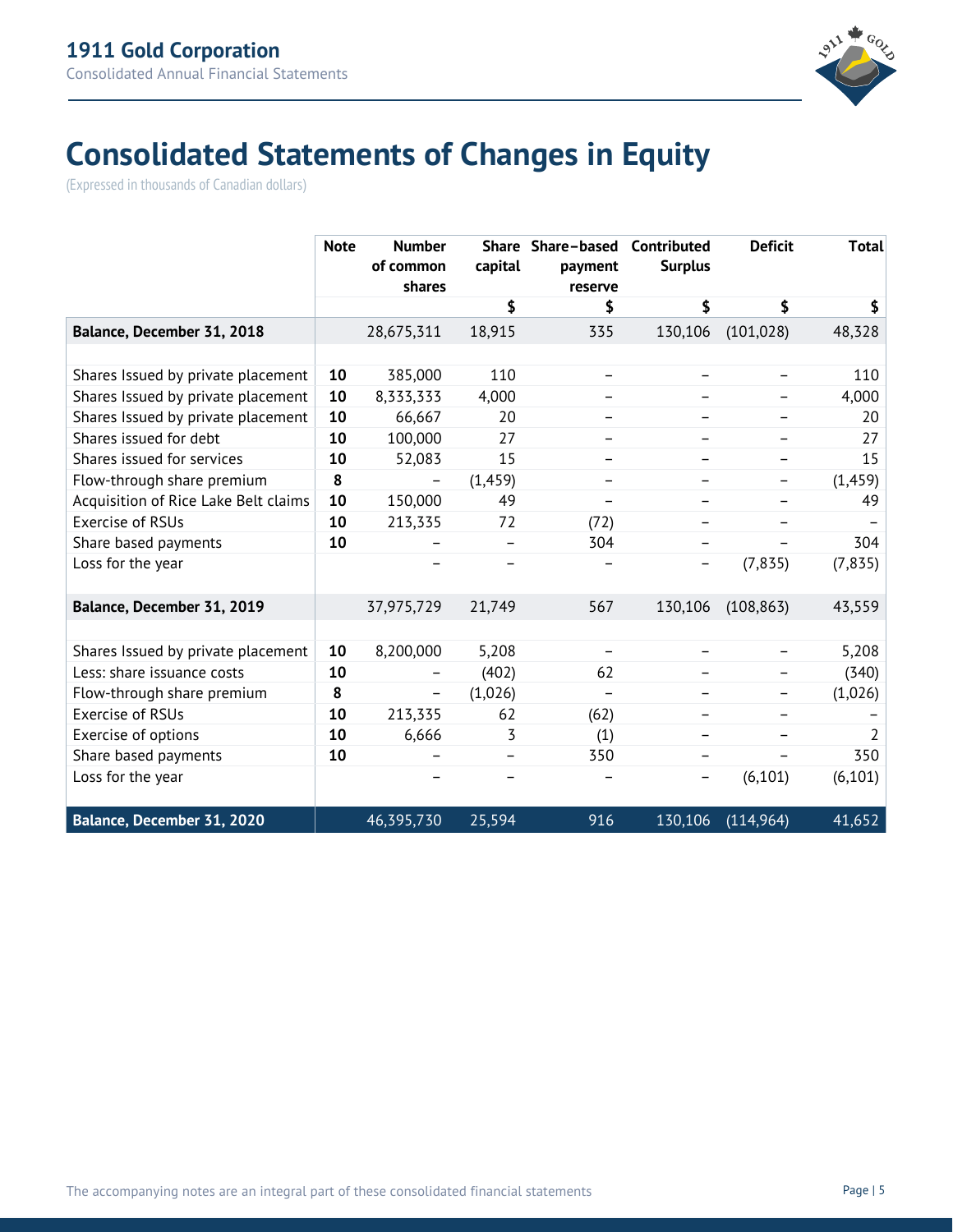

## **1. NATURE OF OPERATIONS**

1911 Gold Corporation ("1911 Gold" or the "Company") is engaged in the acquisition, exploration, development and extraction of precious metals. The Company owns and operates the Rice Lake property which holds the True North gold mine and mill ("True North"), as well as the Apex property near Snow Lake, Manitoba and the Denton-Keefer and Tully properties near Timmins, Ontario. The Company was incorporated under the British Columbia Business Corporations Act on May 3, 2018 and is listed publicly on the TSX Venture Exchange ("TSX-V") under the symbol "AUMB" and the OTCQX Best Market under the symbol "HAVXF". The Company's registered office is located at 666 Burrard Street, 25<sup>th</sup> Floor, Vancouver, British Columbia, V6C 2X8.

## **2. BASIS OF PRESENTATION**

#### **Statement of compliance and functional currency**

These consolidated financial statements have been presented in accordance with International Financial Reporting Standards as issued by the International Accounting Standards Board ("IFRS"). These consolidated financial statements were approved by the Board of Directors on April 28, 2021. These consolidated financial statements have been prepared on a historical cost basis.

These consolidated financial statements are presented in Canadian dollars, which is the functional currency of the Company's Canadian entities. The functional currency of the Company's foreign entity is US dollars. The accounts of the subsidiary are prepared for the same reporting period as the parent company, using consistent accounting policies. Inter-company transactions, balances and unrealized gains or losses on transactions are eliminated.

The Company's principal subsidiary is as follows:

| <b>Name</b>   | <b>Place of Incorporation</b> | <b>Ownership Percentage</b> |
|---------------|-------------------------------|-----------------------------|
| 1911 Gold USA | JSA                           | 100%                        |

## **3. ACCOUNTING POLICIES**

These consolidated financial statements have been prepared using the following accounting policies:

#### **Cash and cash equivalents**

Cash and cash equivalents are unrestricted as to use and consist of deposits and short-term interest-bearing accounts with original maturities of 90 days or less.

#### **Foreign currency**

The functional currency of 1911 Gold is the Canadian dollar. Gains or losses resulting from measuring foreign currency transactions and balances into an entity's functional currency are recorded to profit or loss.

#### **Financial Instruments**

#### **a) Classification**

The Company classifies its financial instruments in the following categories: at fair value through profit and loss ("FVTPL"), at fair value through other comprehensive income (loss) ("FVTOCI") or at amortized cost. The Company determines the classification of financial assets at initial recognition. The classification of debt instruments is driven by the Company's business model for managing the financial assets and their contractual cash flow characteristics.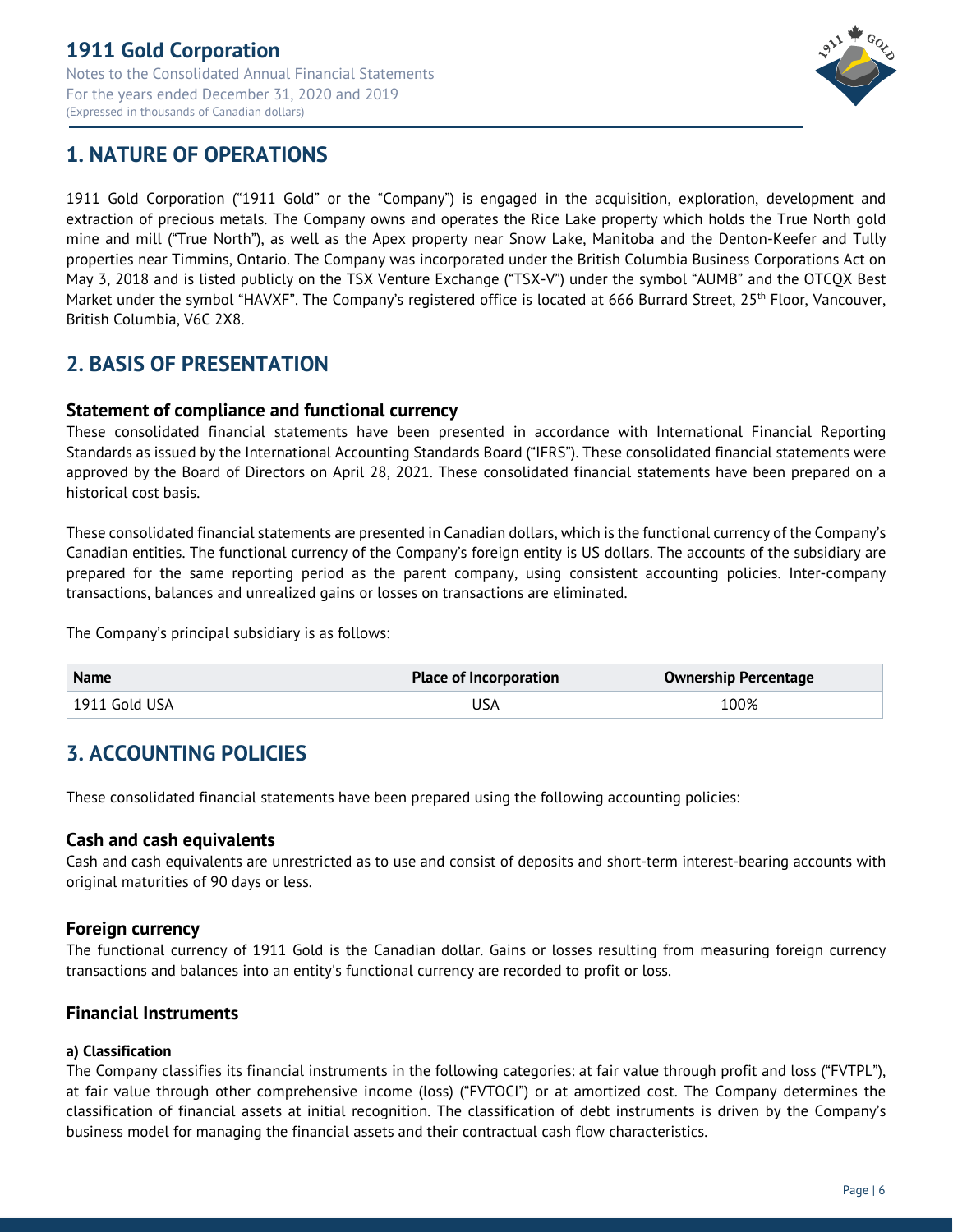

Financial liabilities are measured at amortized cost, unless they are required to be measured at FVTPL (such as instruments held for trading or derivatives) or if the Company has opted to measure them at FVTPL.

The Company's financial instruments consist of cash equivalents, deposits, accounts payable and accrued liabilities. These financial instruments are classified as financial assets and liabilities at amortized cost.

#### **b) Measurement**

Financial assets and liabilities at amortized cost are initially recognized at fair value plus or minus transaction costs, respectively, and subsequently carried at amortized cost less any impairment.

#### **c) Impairment of financial assets at amortized cost**

The Company recognizes a loss allowance for expected credit losses on financial assets that are measured at amortized cost.

#### **d) Derecognition**

- *•* **Financial assets -** The Company derecognizes financial assets only when the contractual rights to cash flows from the financial assets expire, or when it transfers the financial assets and substantially all the associated risks and rewards of ownership to another entity. Gains and losses on derecognition are generally recognized in the consolidated statements of net (loss) income.
- *•* **Financial liabilities** *-* The Company derecognizes financial liabilities only when its obligations under the financial liabilities are discharged, cancelled, or expired. Generally, the difference between the carrying amount of the financial liability derecognized and the consideration paid and payable, including any non-cash assets.

#### **Inventories**

Inventory includes supplies inventory and the following production-related inventories: stockpiles, in-process, and doré finished goods, all of which are measured and carried at the lower of average cost or net realizable value. For productionrelated inventories, cost includes all mining, processing, and refining costs incurred during production stages, including allocations for mine site overhead, depreciation and depletion, and ore transport costs. Net realizable value is calculated as the estimated future sales price in the ordinary course of business using period-end metal prices less the estimated costs to convert the production-related inventories into a saleable product (less estimated selling costs).

- *•* **Supplies inventory** consists of supplies and commodity consumables used in the mining, milling, and refining processes.
- *•* **Stockpiles** represent ore that has been mined which requires further processing through a mill. Costs are transferred from Stockpiles to In-process at an average cost per unit.
- *•* **In-process inventory** consists of ore being processed through the milling circuit in preparation for refining. Costs are transferred from In-process to Doré finished goods at an average cost per unit.
- *•* **Doré finished goods inventory** consists of gold bullion held at the refiner as well as Doré bars awaiting shipment to the refiner. Costs are transferred from Doré finished goods to Cost of sales at an average cost per unit as gold is sold to customers.

#### **Mineral properties, plant and equipment**

Mineral properties, plant and equipment are carried at cost, less accumulated depletion, depreciation, and accumulated impairment losses (if any). Cost includes the fair value of consideration given to acquire or construct an asset and includes all charges associated with bringing an asset to the location and condition necessary for its intended use. Estimated costs of decommissioning, dismantling, and removing assets are capitalized to the cost of the asset to which they relate.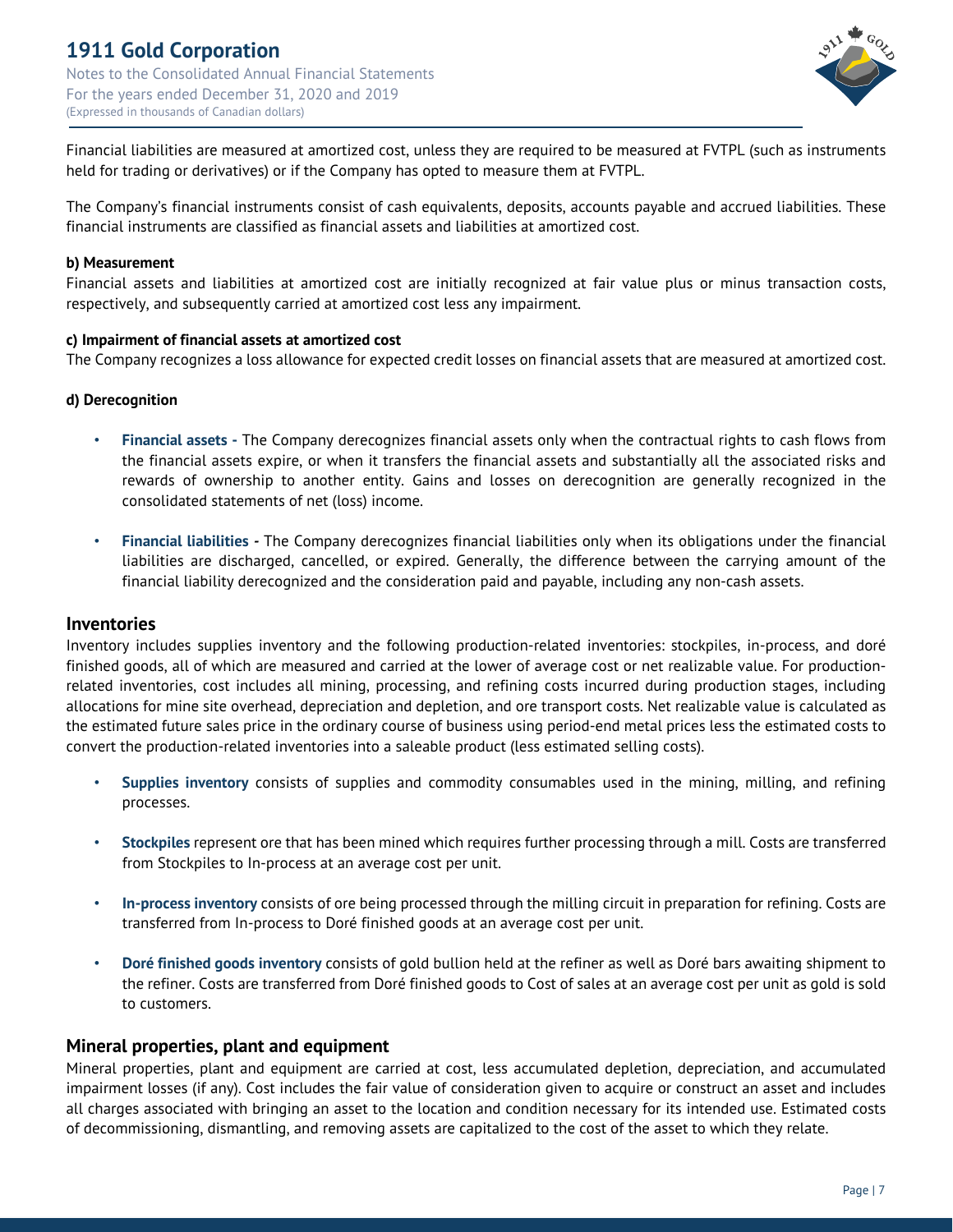#### **1911 Gold Corporation** Notes to the Consolidated Annual Financial Statements For the years ended December 31, 2020 and 2019



(Expressed in thousands of Canadian dollars)

#### **a) Mineral properties**

Mineral properties consist of the fair value attributable to resources acquired in a business combination or asset acquisition, mine development costs, tailings facilities, and environmental compliance and permitting costs. Mine development costs include costs to build or construct shafts, drifts, and ramps which enable the Company to physically access ore and costs to delineate or expand an existing mineral resource ore bodies, including, costs for drilling, assaying, and engineering work. Additionally, mine development costs include amounts reclassified from capitalized exploration and evaluation costs (as discussed below).

Mineral properties are depleted using the units-of-production method. Depletion is determined each period using a factor of gold ounces mined over the estimated recoverable gold ounces at each mineral property, the totals of which are prospectively adjusted to correspond to changes in such recoverable gold ounces. To the extent capitalized mineral property costs benefit an entire ore body, they are amortized over the estimated recoverable gold ounces of that ore body. Capitalized costs that benefit specific ore veins or areas are amortized over the estimated recoverable gold ounces of that specific ore vein or area.

#### **b) Plant and equipment**

Plant and equipment assets are recorded at cost and depreciated over their estimated useful lives. Cost includes the expenditures directly attributable to the acquisition of the asset and the cost of major overhauls of parts of property and equipment if such part extends the productive capacity or useful economic life of the asset to which it relates. Upon such occurrence, the carrying amount of the replaced part is derecognized as a current period charge. The costs of the day-to-day servicing of property and equipment are recognized in profit or loss as incurred.

Depreciation on property and equipment is calculated using either the straight-line method based on the asset's expected useful life or the units-of-production method at rates sufficient to depreciate such costs over the total estimated recoverable ounces. When components of an item of plant and equipment have different useful lives, they are accounted for as separate items (major components) of property and equipment. Depreciation on assets under construction commences when such assets are substantially complete and placed in service for their intended use. The major categories of plant and equipment are depreciated at the following annual rates:

- *•* **Vehicles** 3 5 years
- *•* **Buildings** 5 37 years
- *•* **Computer Software and Hardware** 3 12 years
- *•* **Field Equipment** 3 8 years
- *•* **Mill** 3 14 years
- *•* **Tailings Equipment** 3 5 years

#### **c) Exploration and evaluation assets**

Exploration and evaluation assets include the capitalized costs of acquiring mineral property rights and licenses. All exploration and evaluation expenditures are expensed until properties are determined to have economically recoverable resources. These direct expenditures include such costs as materials used, surveying costs, geological studies, drilling costs, payments made to contractors and depreciation of plant and equipment during the exploration phase.

Mineral property acquisition costs for each mineral property are carried forward as an asset provided that one of the following conditions is met:

*•* Such costs are expected to be recouped in full through successful exploration and development of the mineral property or alternatively, by sale; or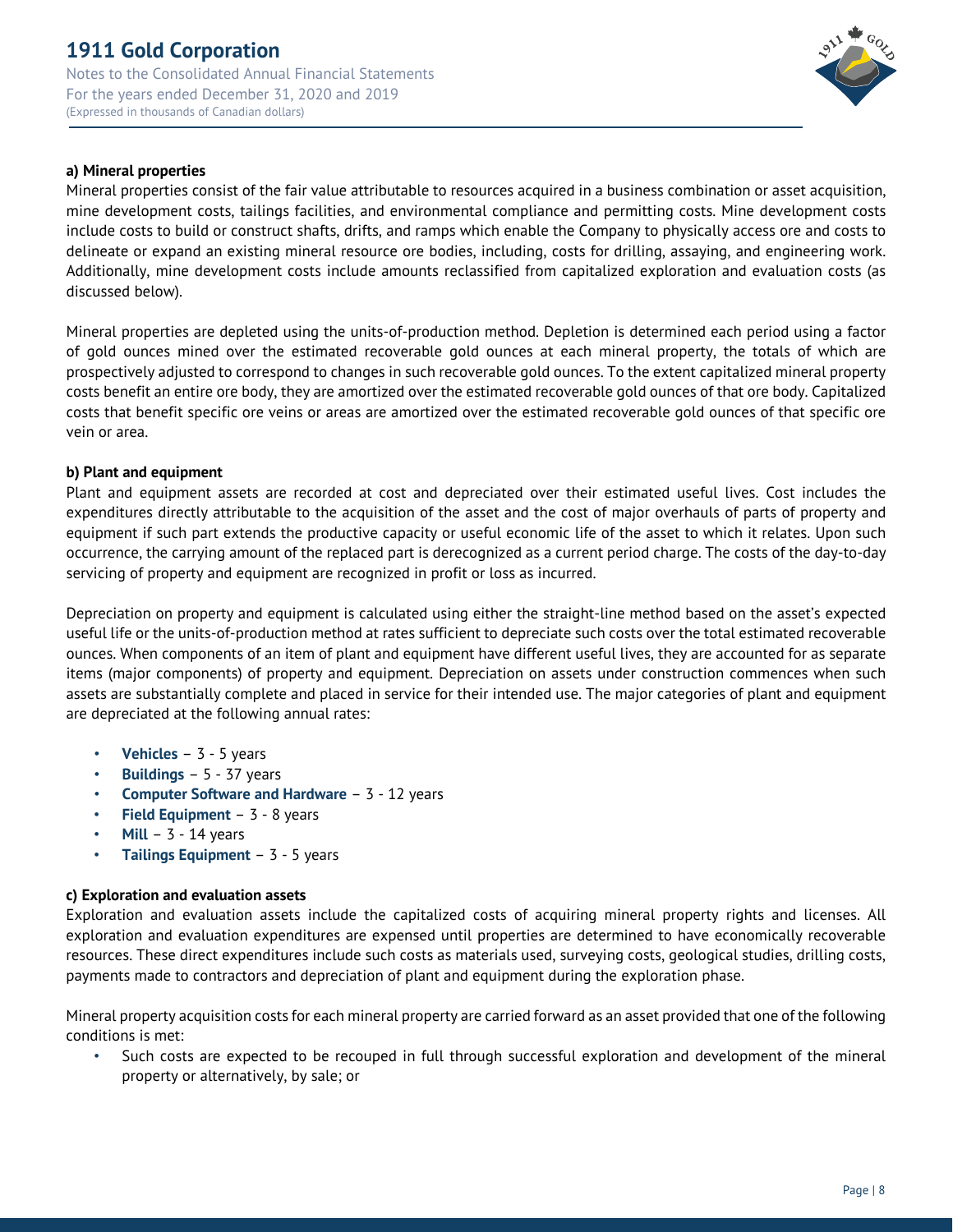

*•* Exploration and evaluation activities in the mineral property have not reached a stage which permits a reasonable assessment of the existence of economically recoverable reserves; however, active and significant operations in relation to the mineral property are continuing or planned for the future.

The carrying values of capitalized amounts are reviewed annually, or when indicators of impairment are present. In the case of undeveloped properties, there may be only inferred resources to allow management to form a basis for the impairment review. The review is based on the Company's intentions for the development of such a property. If a mineral property does not prove viable, all unrecoverable costs associated with the property are charged to the statement of operations and comprehensive loss at the time the determination is made.

Once the technical feasibility and commercial viability of extracting the mineral resource has been determined and the Company has made a decision to proceed with development, the property is considered to be a mine under development and is classified as "mining assets", within PP&E. Exploration and evaluation acquisition costs accumulated are also tested for impairment before they are transferred to development properties.

#### **Impairment of non-financial assets**

At each reporting date the carrying amounts of the Company's long-lived non-financial assets, which consist of mineral properties and plant and equipment, are reviewed to determine whether there is any indication that those assets are impaired. If any such indication exists, the recoverable amount of the asset is estimated in order to determine the extent of the impairment, if any. For purposes of impairment testing, assets are grouped at the lowest levels that generate cash inflows from continuing use that are largely independent of the cash inflows of other assets or groups of assets (the "cash generating unit"). The recoverable amount is the higher of fair value less costs to sell and value in use, which is the present value of future cash flows expected to be derived from the asset or its related cash generating unit.

If the recoverable amount of an asset or cash generating unit is estimated to be less than its carrying amount, the carrying amount of the associated assets are reduced to their recoverable amount and the impairment loss is recognized in profit or loss for the year.

Impairment losses recognized in prior years are assessed at each reporting date for any indications that the loss has decreased or no longer exists. An impairment charge is reversed through profit or loss only to the extent that the asset's carrying amount does not exceed the carrying amount that would have been determined, net of any applicable depreciation, if no impairment loss had been recognized.

#### **Leases**

At inception of a contract, the Company assesses whether the contract is, or contains, a lease. A contract is, or contains, a lease if the contract conveys the right to control the use of an identified asset for a period of time in exchange for consideration.

Leases of right-of-use assets are recognized at the lease commencement date at the present value of the lease payments that are not paid at that date. The lease payments are discounted using the interest rate implicit in the lease, if that rate can be readily determined, and otherwise at the Company's incremental borrowing rate. At the commencement date, a right-ofuse asset is measured at cost, which is comprised of the initial amount of the lease liability adjusted for any lease payments made at or before the commencement date, plus any decommissioning and restoration costs, less any lease incentives received.

Each lease payment is allocated between repayment of the lease principal and interest. Interest on the lease liability in each period during the lease term is allocated to produce a constant periodic rate of interest on the remaining balance of the lease liability. Except where the costs are included in the carrying amount of another asset, the Company recognizes in profit or loss (a) the interest on a lease liability and (b) variable lease payments not included in the measurement of a lease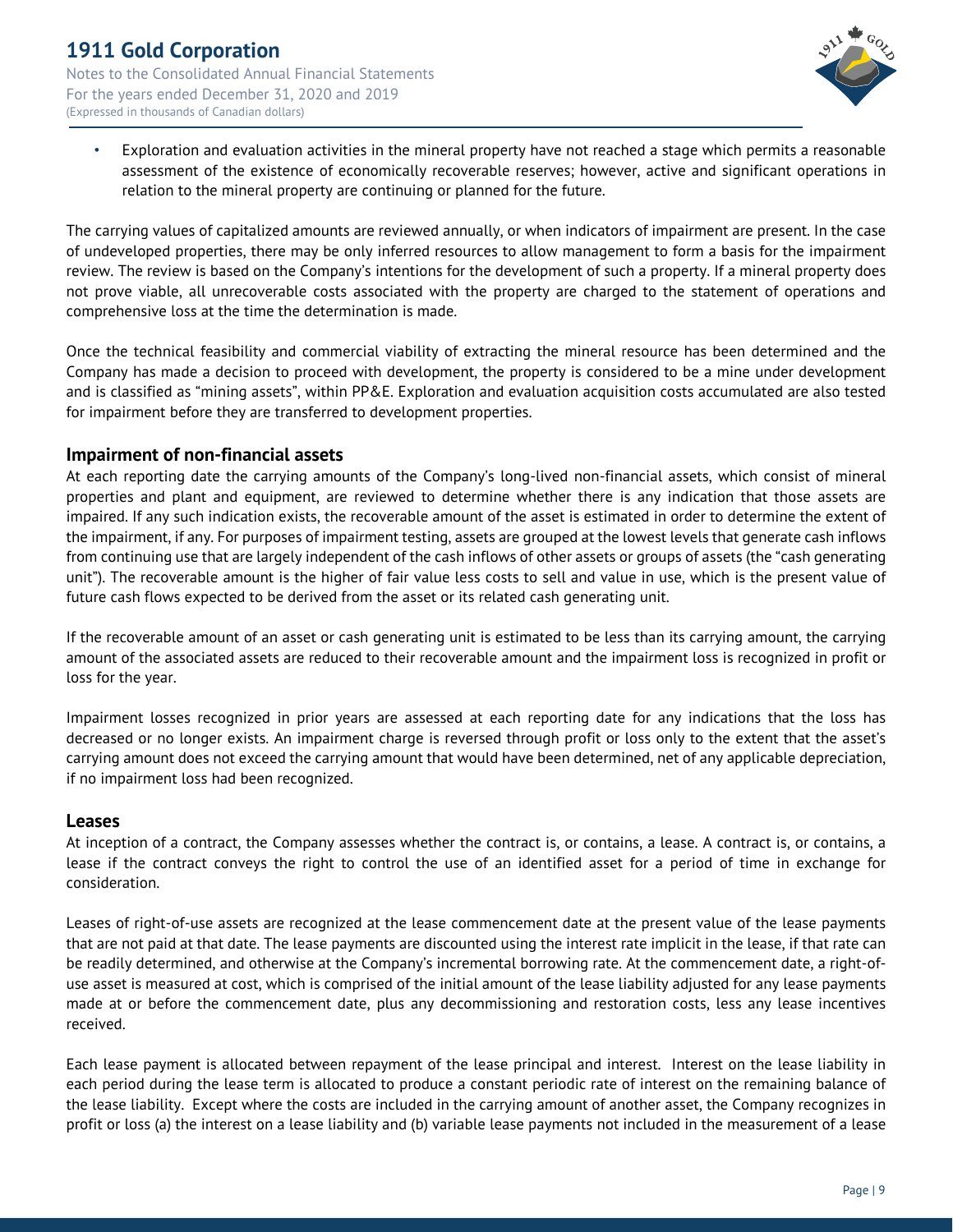#### **1911 Gold Corporation** Notes to the Consolidated Annual Financial Statements For the years ended December 31, 2020 and 2019 (Expressed in thousands of Canadian dollars)



liability in the period in which the event or condition that triggers those payments occurs. The Company subsequently measures a right-of-use asset at cost less any accumulated depreciation and any accumulated impairment losses; and adjusted for any remeasurement of the lease liability. Right-of-use assets are depreciated over the shorter of the asset's useful life and the lease term, except where the lease contains a bargain purchase option a right-of-use asset is depreciated over the asset's useful life.

#### **Reclamation obligations**

The Company records a liability and corresponding asset for the present value of the estimated costs of legal and constructive obligations for site closure and reclamation activities where the liability is probable and a reasonable estimate can be made of the obligation amount. Provisions for closure and reclamation liabilities are estimated using expected cash flows, based on engineering and environmental reports prepared by internal and third-party industry specialists, which are adjusted for estimates of inflation and discounted at a rate specific to the estimated term of the liability which reflects risks specific to such liability. The capitalized amount is included within Mineral properties, plant and equipment, net and amortized on the same basis as the asset to which it relates. The decommissioning provision liability is accreted over time to reflect the unwinding of the discount with the resultant accretion expense included in Finance charges, net. The provision is reviewed at each period end and adjusted for changes in estimates, circumstances, disturbances, and inputs used to compute the underlying liability.

#### **Share Capital**

Financial instruments issued by the Company are classified as equity only to the extent that they do not meet the definition of a financial liability or financial asset. The Company's common shares and options are classified as equity instruments. Incremental costs directly attributable to the issue of new shares are shown in equity as a deduction from the proceeds.

Equity financing transactions may involve issuance of common shares or units. A unit comprises a certain number of common shares and a certain number of share purchase warrants. Depending on the terms and conditions of each equity financing agreement, the warrants are exercisable into additional common shares prior to expiry at a price stipulated by the agreement. Warrants that are part of units are assigned value based on the residual value method and included in share capital with the common shares that were concurrently issued. Warrants that are issued as payment for agency fees or other transactions costs are accounted for as share‐based payments.

#### **Share-based compensation**

The Company has a share option plan which is described in Note 10(a). Share-based payment arrangements in which the Company receives goods or services as consideration for its own equity instruments are accounted for as equity settled share-based payment transactions. If the fair value of the goods or services received cannot be estimated reliably, the sharebased payment transaction is measured at the fair value of the equity instruments granted at the date the Company receives the goods or the services.

Share-based payments to employees and Directors are measured at the grant date fair value of the equity instruments issued and are amortized over their applicable vesting periods. The offset to the recorded cost is to share-based payment reserves. Consideration received on the exercise of stock options is recorded as share capital and the related share-based payment reserve is transferred to share capital.

#### **Flow-through Shares**

The Company may periodically issue flow-through common shares to finance a significant portion of its exploration program. Pursuant to the terms of the flow-through share agreements, these shares transfer the tax deductibility of qualifying resource expenditures to investors. On issuance, the Company bifurcates the flow-through share into i) a flow-through share premium, equal to the estimated premium, if any, investors pay for the flow-through feature, which is recognized as a liability, and ii) share capital. In the event that warrants are issued with the flow-through common shares, the Company will not assign any of the premium to those warrants. Upon expenditures being incurred, the Company derecognizes the flow-through liability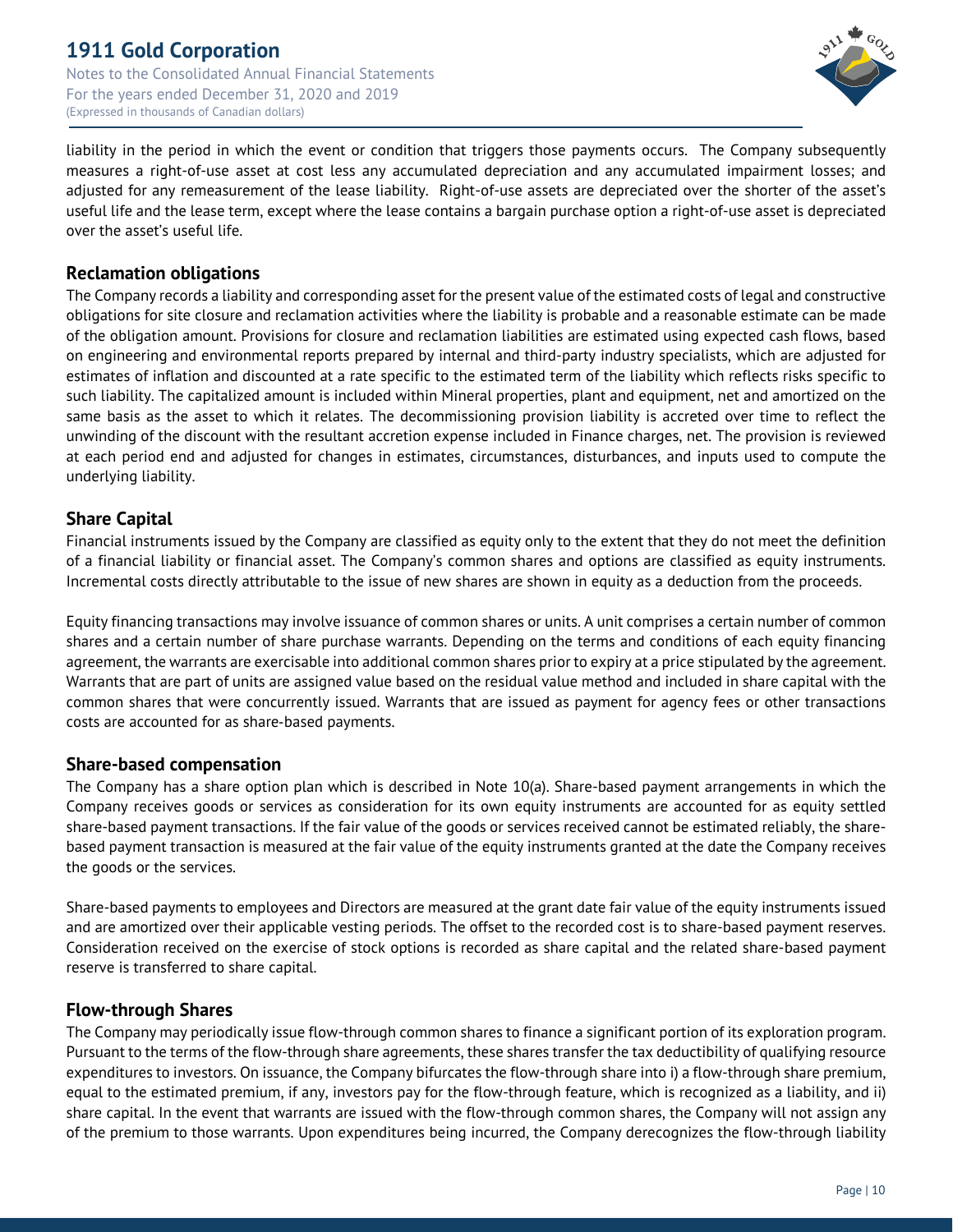

and recognizes a deferred tax liability for the amount of tax reduction renounced to the shareholders. The premium is recognised as other income and the related deferred tax is recognized as a tax provision in accordance with the income tax policy.

Proceeds received from the issuance of flow-through shares are restricted to be used only for Canadian resource property exploration expenditures within a two-year period. The portion of the proceeds received but not yet expended at the end of the Company's reporting year is disclosed separately as flow-through share proceeds in Note 8. The Company may also be subject to a Part XII.6 tax on flow-through proceeds renounced under the Look-back Rule, in accordance with Government of Canada flow-through regulations. When applicable, this tax is accrued as a financial expense until paid.

#### **Revenue**

The Company recognizes revenue from contracts with customers for the sale of gold at the point in time when it transfers control over to the customers, which occurs upon delivery. Revenue is measured based on the market metal prices at the time of settlement.

The Company produces doré and derives revenue from the sale of doré. The Company's performance obligations relate primarily to the delivery of these products to customers, with each shipment representing a separate performance obligation. Revenue from the sale of bullion is recognized at the point the customer obtains control of the product. Control is transferred when title has passed to the purchaser, the product is physically delivered to the customer, the customer controls the risks and rewards of ownership and the Company has a present right to payment for the product.

The refiner who receives doré from the Company, refines the material on the Company's behalf and arranges for sale of the refined metal on the London Bullion Market. Control over the refined gold or silver produced from doré is transferred to the customer and revenue recognized upon delivery to the customer's bullion account. Refined metals are sold at spot prices on the London Bullion Market and proceeds are collected within two business days of the completion of the sale transaction.

#### **Income taxes**

The Company uses an asset and liability approach which results in the recognition of deferred tax liabilities and assets for the expected future tax consequences or benefits of temporary differences between the financial reporting basis and the tax basis of assets and liabilities, as well as operating loss carryforwards, using enacted tax rates in effect in the years in which the differences are expected to reverse.

In assessing the realizability of deferred tax assets, management considers whether it is more likely than not that some portion or all of its deferred tax assets will not be realized. Management considers the scheduled reversal of deferred tax liabilities, projected future taxable income and tax planning strategies in making this assessment. A valuation allowance has been provided for the portion of the net deferred tax assets for which it is more likely than not that they will not be realized.

#### **Segments**

The Company's reportable segments are comprised of operating units which 1) have revenues, earnings or losses, or assets exceeding 10% of the respective consolidated totals and 2) are regularly reviewed by the Chief Executive Officer to make decisions about resource allocation and performance assessment. The Company's operating segment, the Rice Lake property, is located in Manitoba, Canada.

#### **Accounting standards issued but not yet effective**

#### *IAS 16 Property, Plant and Equipment*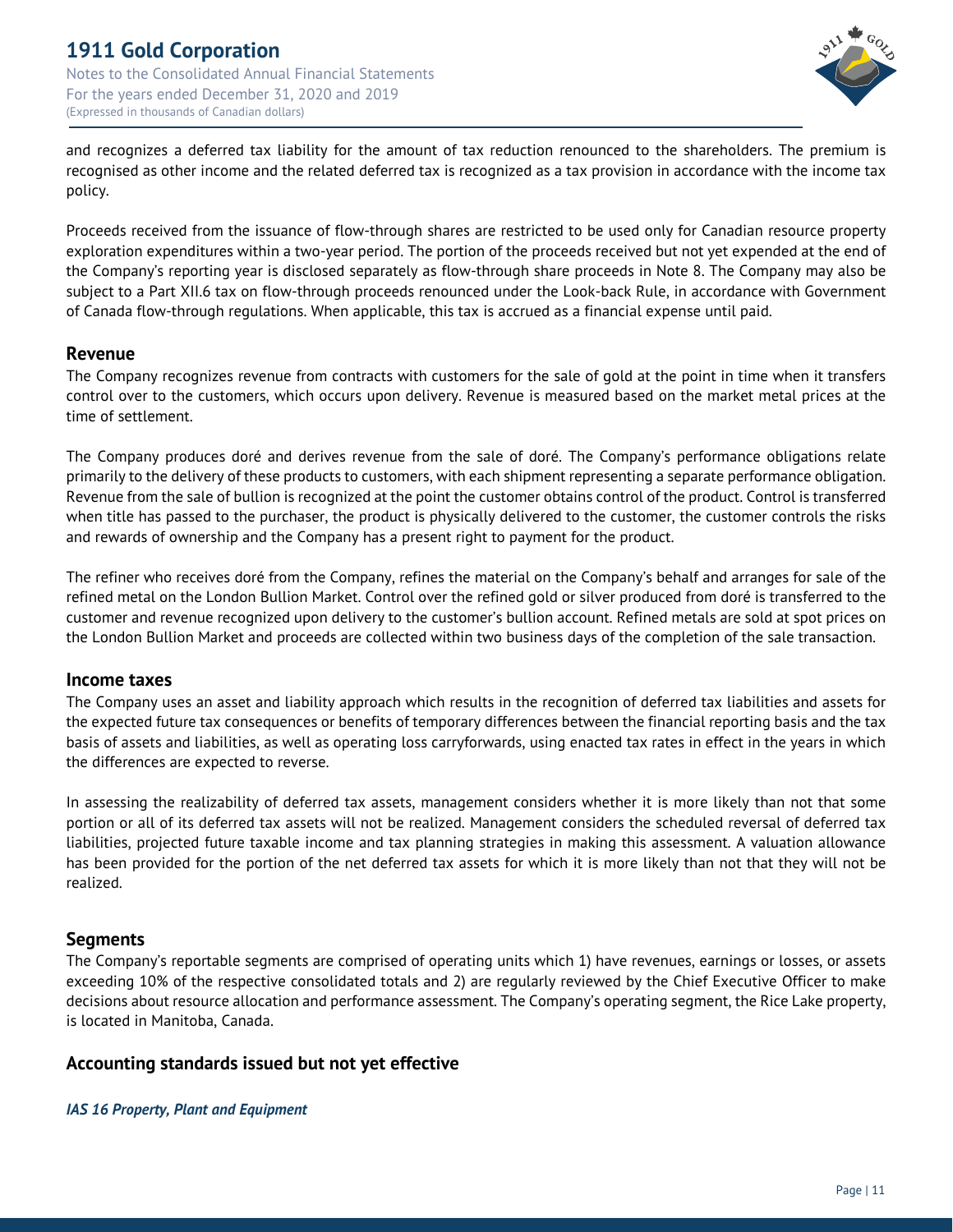

On May 14, 2020, the International Accounting Standards Board published an amendment to IAS 16 Property, Plant and Equipment - Proceeds before Intended Use. The amendments prohibit deducting from the cost of property, plant and equipment any proceeds received from selling items produced while bringing that asset for its intended use. Instead, proceeds received will be recognized as sales proceeds and related cost in profit or loss. The effective date is for annual periods beginning on or after January 1, 2022, with early adoption permissible. The Company is assessing the effect of this amendment on its consolidated financial statements.

As at December 31, 2020 there are no other IFRS or IFRIC interpretations with future effective dates that are expected to have a material impact on the Company.

## **4. CRITICAL ACCOUNTING ESTIMATES AND JUDGMENTS AND COVID-19**

The preparation of consolidated financial statements in conformity with IFRS requires management to make estimates and assumptions about future events that affect the reported amounts of assets and liabilities and disclosure of contingent assets and liabilities at the date of the annual consolidated financial statements and the reported amounts of gain and expenses during the reporting period. Such estimates and assumptions, which by their nature are uncertain, affect the carrying value of assets, impact decisions as to when exploration and evaluation costs should be capitalized or expensed. The Company regularly reviews its estimates and assumptions; however, actual results could differ from these estimates and these differences could be material. Revisions to estimates and the resulting impacts on the carrying amounts of the Company's assets and liabilities are accounted for prospectively.

These estimates are as follows:

#### **a) Impairment of mineral properties**

Acquisition costs for mineral properties are capitalized. The Company makes estimates and applies judgment about future events and circumstances in determining whether the carrying amount of a mineral property exceeds its recoverable amount. The recoverability of amounts shown as mineral properties is dependent upon the discovery of economically recoverable reserves, the Company's ability to obtain financing to develop the properties, and the ultimate realization of profits through future production or sale of the properties. Management reviews its mineral properties for impairment indicators at the end of each reporting period, or when an impairment indicator exists, to determine whether an impairment test should be performed. In making its assessment, management considers, among other things, exploration results to date and future exploration plans for a particular property. In addition, acquisition costs related to relinquished property rights are written off in the period of relinquishment. Capitalized acquisition costs in respect of the Company's mineral properties may not be recoverable and there is a risk that these costs may be written down in future periods.

#### **b) Determining amount and timing of rehabilitation costs**

Management must determine if estimates of the future costs the Company will incur to complete the rehabilitation work is required to comply with existing laws, regulations and agreements in place at each exploration site. Actual costs incurred may differ from those amounts estimated. Future changes to environmental laws and regulations could increase the extent of rehabilitation work required by the Company. Management determined at the date of the statement of financial position that no material rehabilitation provisions were required under IAS 37, Provisions, Contingent Liabilities, and Contingent Assets.

#### **c) COVID-19**

The Company's business could be adversely affected by the effects of the continued outbreak of respiratory illness caused by the novel coronavirus ("COVID 19"). Several significant measures have been implemented in Canada and the rest of the world by authorities in response to the ongoing impact of COVID-19. While the Company has experienced only nominal impacts to the supply chain, the Company cannot accurately predict the impact COVID 19 will have on the future ability of third parties to provide necessary supplies to the Company resulting from uncertainties relating to the ultimate geographic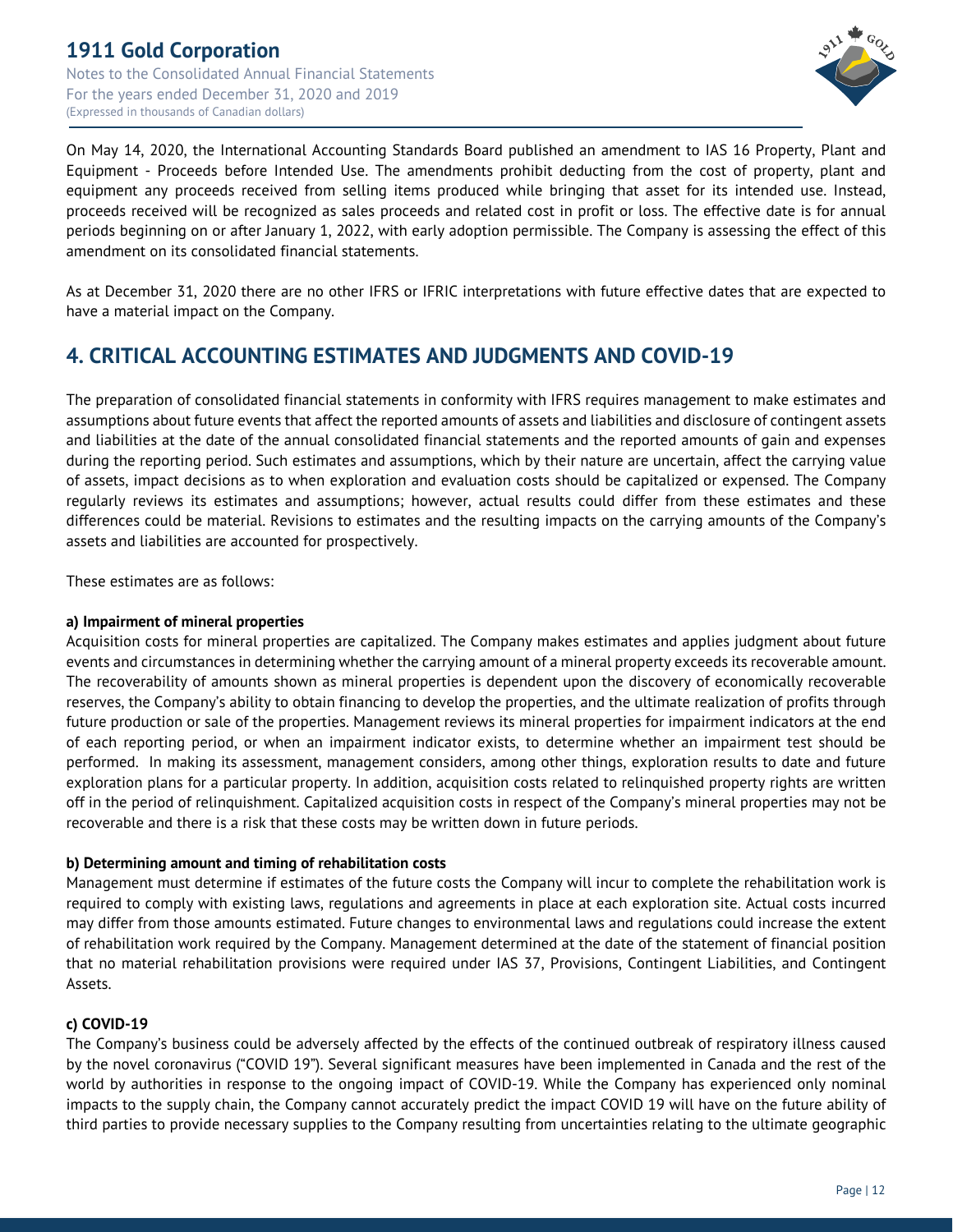

spread of the virus, the severity of the disease, the duration of the outbreak, and the nature and length of travel and quarantine restrictions imposed by governments of affected countries. The continued prevalence of the COVID-19 globally could materially and adversely impact the Company's business including, without limitation, employee health, limitations on travel, the availability of industry experts and personnel, restrictions on planned drill programs and other factors that depend on future developments beyond the Company's control. In addition, the significant outbreak of a contagious disease has resulted in a widespread health crisis that has adversely affected the economies and financial markets of many countries (including Canada), resulting in a potential economic downturn that may negatively impact the Company's financial position, financial performance, cash flows, and its ability to raise capital.

In response to the negative economic impact of COVID-19, various government programs were announced to provide financial relief to affected businesses. The Company previously determined that it qualified for the Canada Emergency Wage Subsidy ("CEWS") program under the COVID-19 Economic Response Plan in Canada during the months of March and April. The Company received payroll subsidies of \$295 during those months that were recorded as a reduction in the associated salaries and wages incurred, which were recognized in cost of sales and general and administrative expenses in the condensed interim consolidated statements of loss and comprehensive loss.

### **5. INVENTORIES**

|                                        | 2020  | 2019  |
|----------------------------------------|-------|-------|
|                                        |       | \$    |
| <b>PRODUCTION RELATED INVENTORIES:</b> |       |       |
| Supplies                               | 966   | 1,145 |
| In-process                             | 540   | 217   |
| Doré finished goods                    | 1,279 |       |
|                                        |       |       |
|                                        | 2,785 | 1,362 |

As at December 31, 2020, the in-process, and doré finished goods inventories included approximately \$96 (2019 - \$47) of capitalized non-cash depreciation and depletion costs.

During the years ended December 31, 2020 and 2019, no write-downs were made on inventory.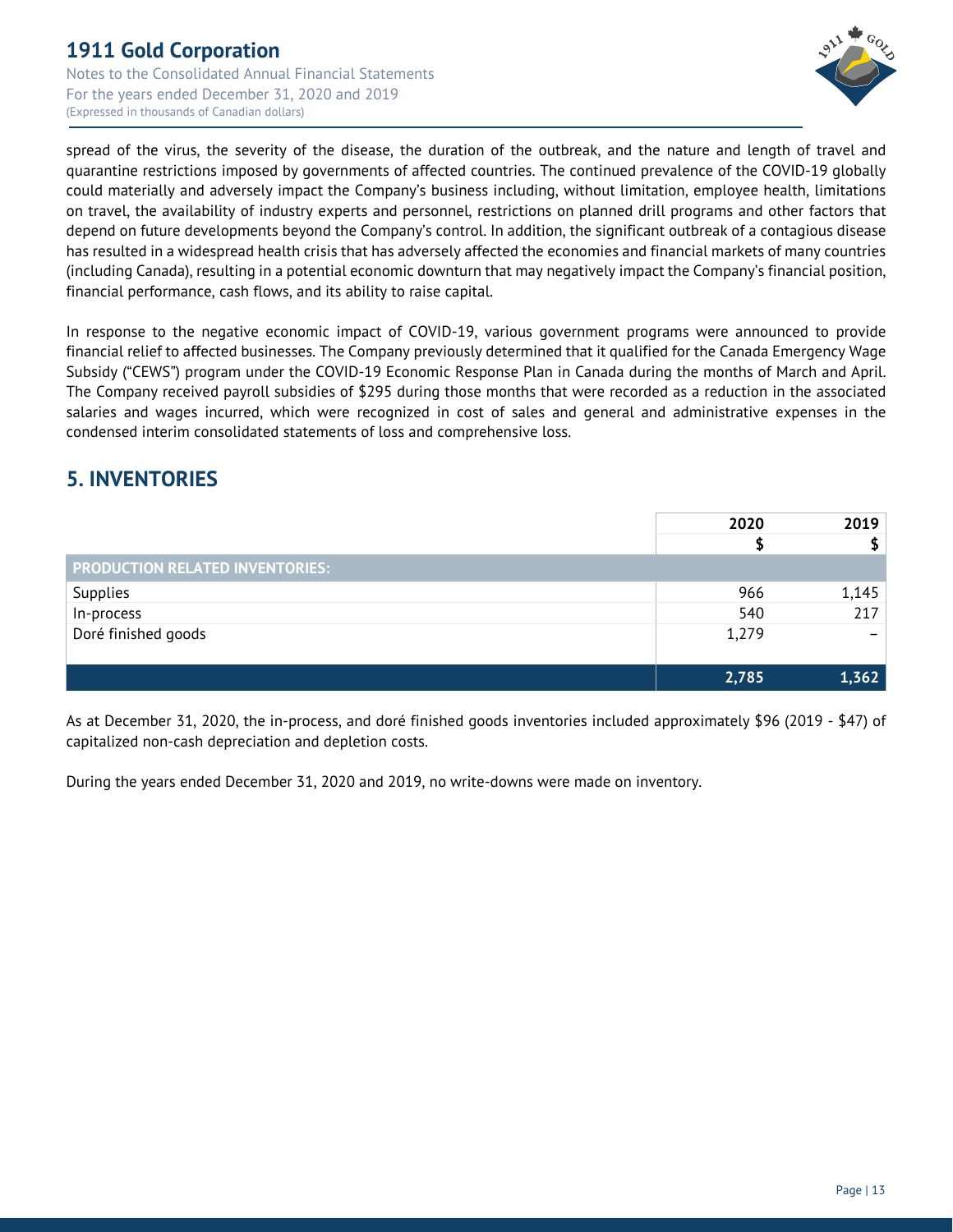Notes to the Consolidated Annual Financial Statements For the years ended December 31, 2020 and 2019 (Expressed in thousands of Canadian dollars)



## **6. MINERAL PROPERTIES, PLANT AND EQUIPMENT**

|                                               | <b>Plant and</b><br>equipment | <b>Mineral</b><br>properties | <b>Total</b> |
|-----------------------------------------------|-------------------------------|------------------------------|--------------|
|                                               | \$                            | S                            | \$           |
| COST:                                         |                               |                              |              |
| Balance at December 31, 2018                  | 29,928                        | 61,722                       | 91,650       |
| Additions                                     | 494                           | 200                          | 694          |
| Disposals                                     | (1, 173)                      |                              | (1, 173)     |
| Balance at December 31, 2019                  | 29,249                        | 61,922                       | 91,171       |
| Additions                                     | 121                           |                              | 121          |
| Change in estimate of reclamation obligation  |                               | 9                            | 9            |
| Balance at December 31, 2020                  | 29,370                        | 61,931                       | 91,301       |
|                                               |                               |                              |              |
| <b>ACCUMULATED DEPRECIATION AND DEPLETION</b> |                               |                              |              |
| Balance at December 31, 2018                  | (21, 239)                     | (30, 799)                    | (52,038)     |
| Additions                                     | (3, 389)                      |                              | (3, 389)     |
| Disposals                                     | 1,159                         |                              | 1,159        |
| Balance at December 31, 2019                  | (23, 469)                     | (30, 799)                    | (54, 268)    |
| Additions                                     | (2,732)                       |                              | (2,732)      |
| Balance at December 31, 2020                  | (26, 201)                     | (30, 799)                    | (57,000)     |
| <b>NET - DECEMBER 31, 2019</b>                | 5,780                         | 31,123                       | 36,903       |
| <b>NET - DECEMBER 31, 2020</b>                | 3,169                         | 31,132                       | 34,301       |

Plant and equipment at December 31, 2020 includes \$49 (December 31, 2019 - \$nil) of construction in progress.

As a result of the shutdown of mining operations in 2019 and the focus on exploration activity for the foreseeable future, all the Company's mineral properties are considered to be in the exploration phase.

#### **Mineral property acquisitions**

On July 10, 2019, the Company completed the acquisition of the remaining 50% interest in the Tully mining claims and mining lease located in Timmins, Ontario from 55 North Mining Inc. ("55 North") for total consideration of \$200 cash. As a result of this acquisition, the Company is now the 100% direct owner of the Tully Property.

On July 17, 2019, the Company entered into an arms' length agreement to acquire three additional mineral claims, totaling approximately 230 hectares, on the Rice Lake belt in Manitoba, Canada. Under the terms of the purchase agreement the Company issued 150,000 shares for consideration of \$49.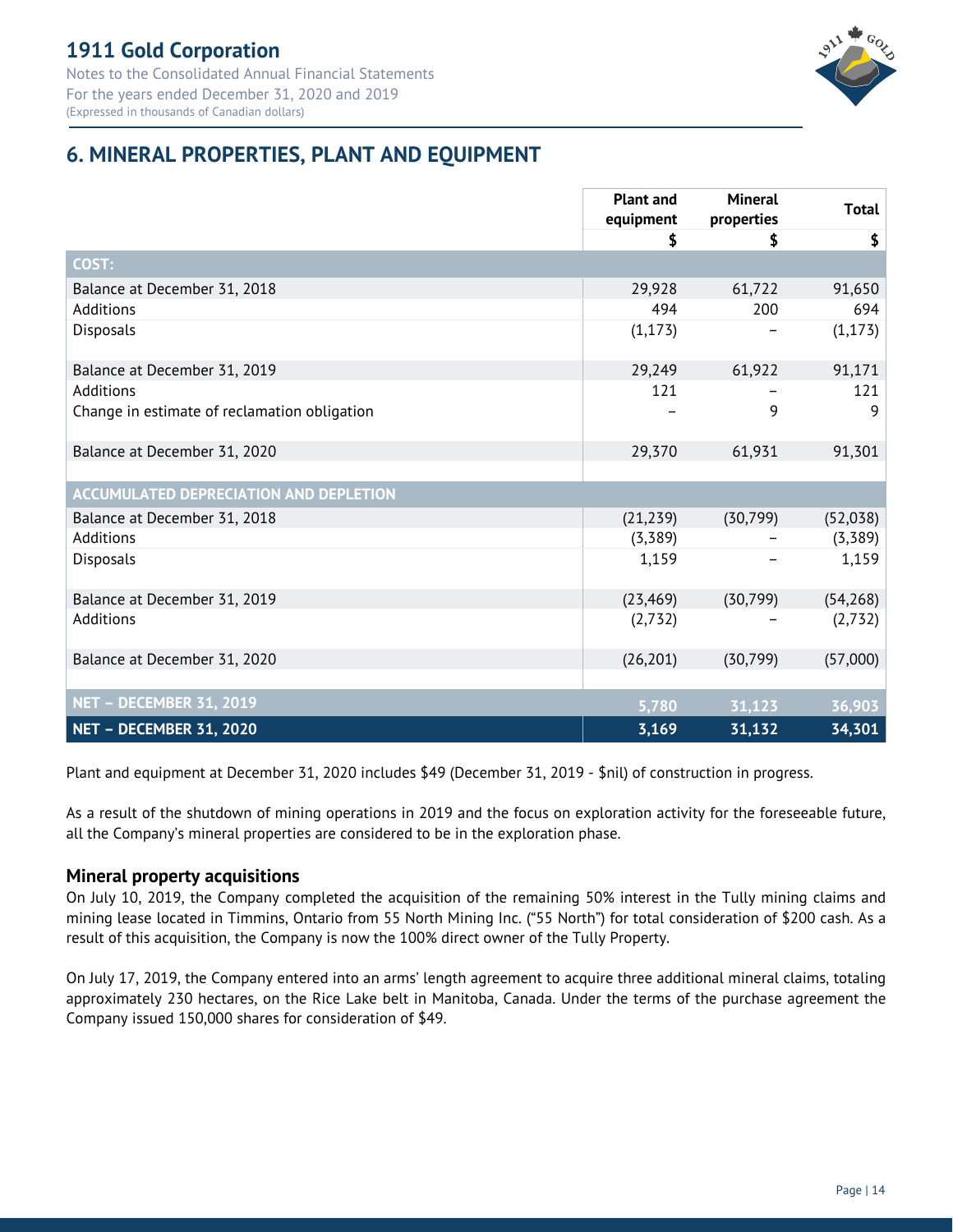

## **7. ACCOUNTS PAYABLE AND ACCRUED LIABILITIES**

|                     | <b>December 31, 2020</b> | December 31, 2019 |
|---------------------|--------------------------|-------------------|
|                     |                          |                   |
| Accounts payable    | 1,313                    | 656               |
| Accrued liabilities | 420                      | 413               |
|                     | 1,733                    | 1,069             |

## **8. FLOW-THROUGH SHARE PREMIUM LIABILITY**

Flow-through share premium liabilities include the liability portion of the flow-through shares issued. The following is a continuity schedule of the liability portion of the issued flow-through shares:

| Balance at December 31, 2018                                        | 12       |
|---------------------------------------------------------------------|----------|
| Liability incurred on flow-through shares issued during the year    | 1,459    |
| Settlement of flow-through share liability on incurred expenditures | (732)    |
| Balance at December 31, 2019                                        | 739      |
| Liability incurred on flow-through shares issued during the year    | 1,026    |
| Settlement of flow-through share liability on incurred expenditures | (1, 133) |
| <b>BALANCE AT DECEMBER 31, 2020</b>                                 | 632      |

On March 5, 2019, the Company issued 8,333,333 flow-through shares at a price of \$0.48 per share for gross proceeds of 4,000. A premium of \$0.18 per share was recorded for the flow-through shares.

During the year ended December 31, 2019, the Company incurred \$2,143 of eligible flow-through expenditure, representing 100% of the previous commitment from flow-through share issuance in September 2018 and 49% of the flow-through share issuance in March 2019. A total flow-through share premium liability of \$732 was amortized to flow-through premium recovery on the statement of loss and comprehensive loss.

On July 14, 2020, the Company issued 8,200,000 flow-through common shares for gross proceeds of \$5,208. The Flow-Through Shares were issued in two tranches with tranche one consisting of 4,275,000 Flow-Through Shares (the "Premium FT Shares") issued to purchasers residing in Manitoba at a price of \$0.75 per Premium FT Share for aggregate gross proceeds of \$3,206 and tranche two consisting of 3,925,000 Flow-Through Shares (the "National FT Shares") issued to purchasers residing outside of Manitoba at a price of \$0.51 per National FT Share for aggregate gross proceeds of \$2,002. No premium was recorded on the National FT shares and a premium of \$0.24 per share was recorded for the Premium FT shares.

During the year ended December 31, 2020, the Company incurred \$4,032 of eligible flow-through expenditures, representing 100% of the previous commitment from flow-through shares issued in March 2019 and 39% of the flow-through share issued in July 2020. A total flow-through share premium liability of \$1,133 was amortized to flow-through premium recovery on the statement of loss and comprehensive loss.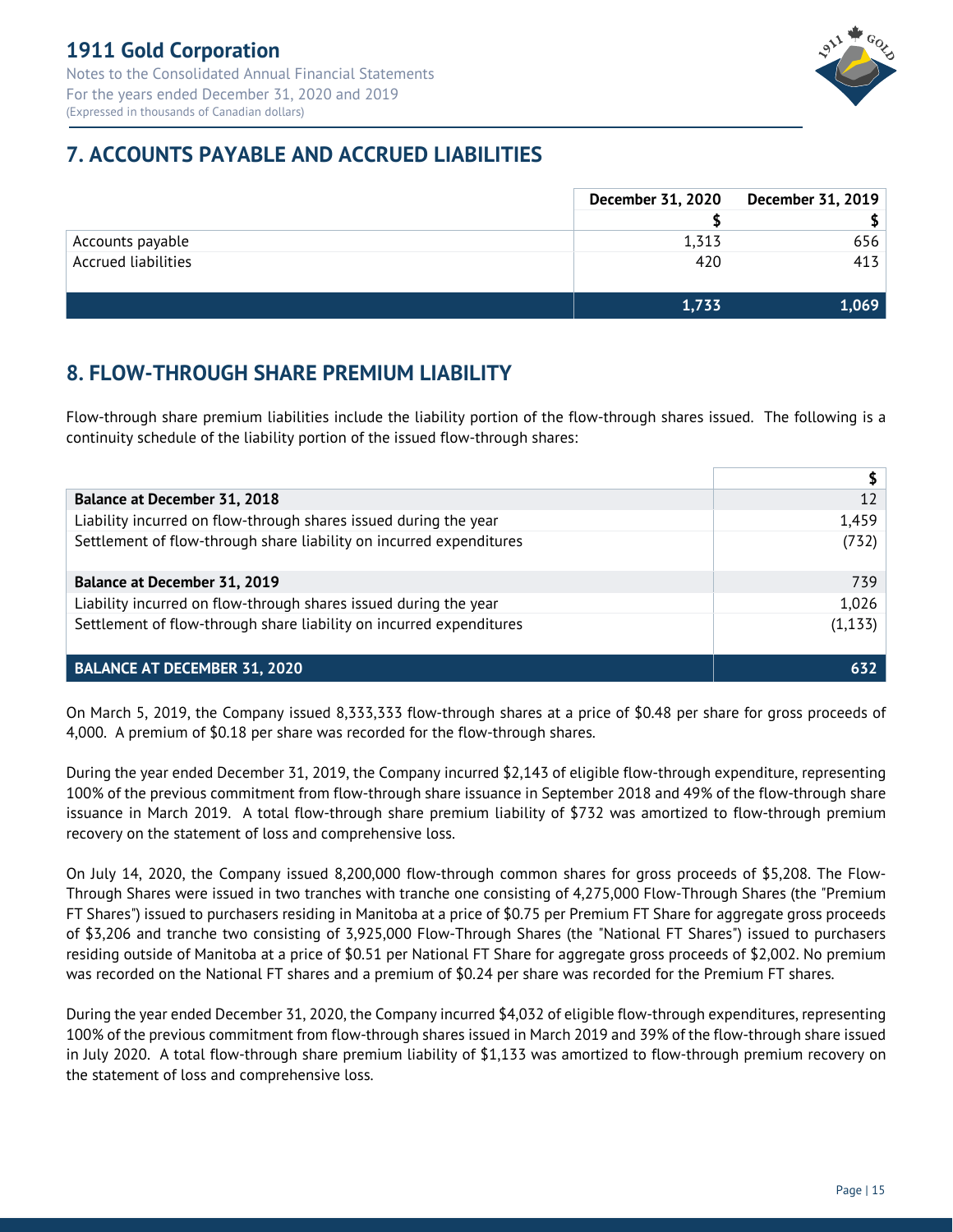

## **9. RECLAMATION OBLIGATION**

The reclamation obligation is related to True North and is estimated based upon the present value of expected cash flows using estimates of inflation and a credit adjusted risk-free discount rate. The undiscounted amount of cash flows required to settle the reclamation obligation was estimated at \$7,449 as at December 31, 2020 (December 31, 2019 – \$9,824).

The key assumptions on which the provision estimates were based for the years ended December 31, 2020 and 2019 are:

- *•* Expected timing of the cash flows occurs between 2023-2041 based on the estimated useful life of True North.
- *•* The inflation rate used for the year ended December 31, 2020 is 1.30% (year ended December 31, 2019 2.40%).
- *•* The discount rate used for the year ended December 31, 2020 is 5.24% (year ended December 31, 2019 6.80%).

The following table provides a summary of changes in the reclamation obligation:

| <b>Balance at December 31, 2018</b> | 2,462 |
|-------------------------------------|-------|
| Accretion expense                   | 168   |
| <b>Balance at December 31, 2019</b> | 2,630 |
| Accretion expense                   | 180   |
| Change in estimate                  | 9     |
| <b>BALANCE AT DECEMBER 31, 2020</b> | 2.819 |

## **10. SHARE CAPITAL**

**a) Authorized:** Unlimited common shares without par value.

**b) Shares issued**

#### **Private Placements**

On January 10, 2019, the Company closed a private placement by issuing 385,000 Units at a price of \$0.285 per Unit for gross proceeds of \$110. Under the private placement, each Unit consists of one common share in the capital of the Company and one-half of one share purchase warrant (each whole warrant being a "Warrant" of the Company). Each whole Warrant will entitle the holder to purchase one share at an exercise price of \$0.50 per share until September 19, 2021. No value has been allocated to the warrants issued.

On March 5, 2019, the Company closed a private placement by issuing 8,333,333 flow-through common shares ("FT Shares") at a price of \$0.48 per FT Share for gross proceeds of \$4,000. The fair value of the flow-through shares was determined to be \$2,541 with the remaining \$1,459 being allocated to flow-through premium liability (Note 8).

On March 21, 2019, the Company closed a private placement by issuing 66,667 Units at a price of \$0.30 per Unit for gross proceeds of \$20. Under the private placement, each Unit consists of one common share in the capital of the Company and one-half of one share purchase warrant. Each whole Warrant will entitle the holder to purchase one share at an exercise price of \$0.50 per share until September 19, 2021. No value has been allocated to the warrants issued.

On July 14, 2020, the Company completed a private placement by issuing 8,200,000 flow-through common shares for gross proceeds of \$5,208 (the "Offering"). The Flow-Through Shares were issued in two tranches with tranche one consisting of 4,275,000 Flow-Through Shares (the "Premium FT Shares") issued to purchasers residing in Manitoba at a price of \$0.75 per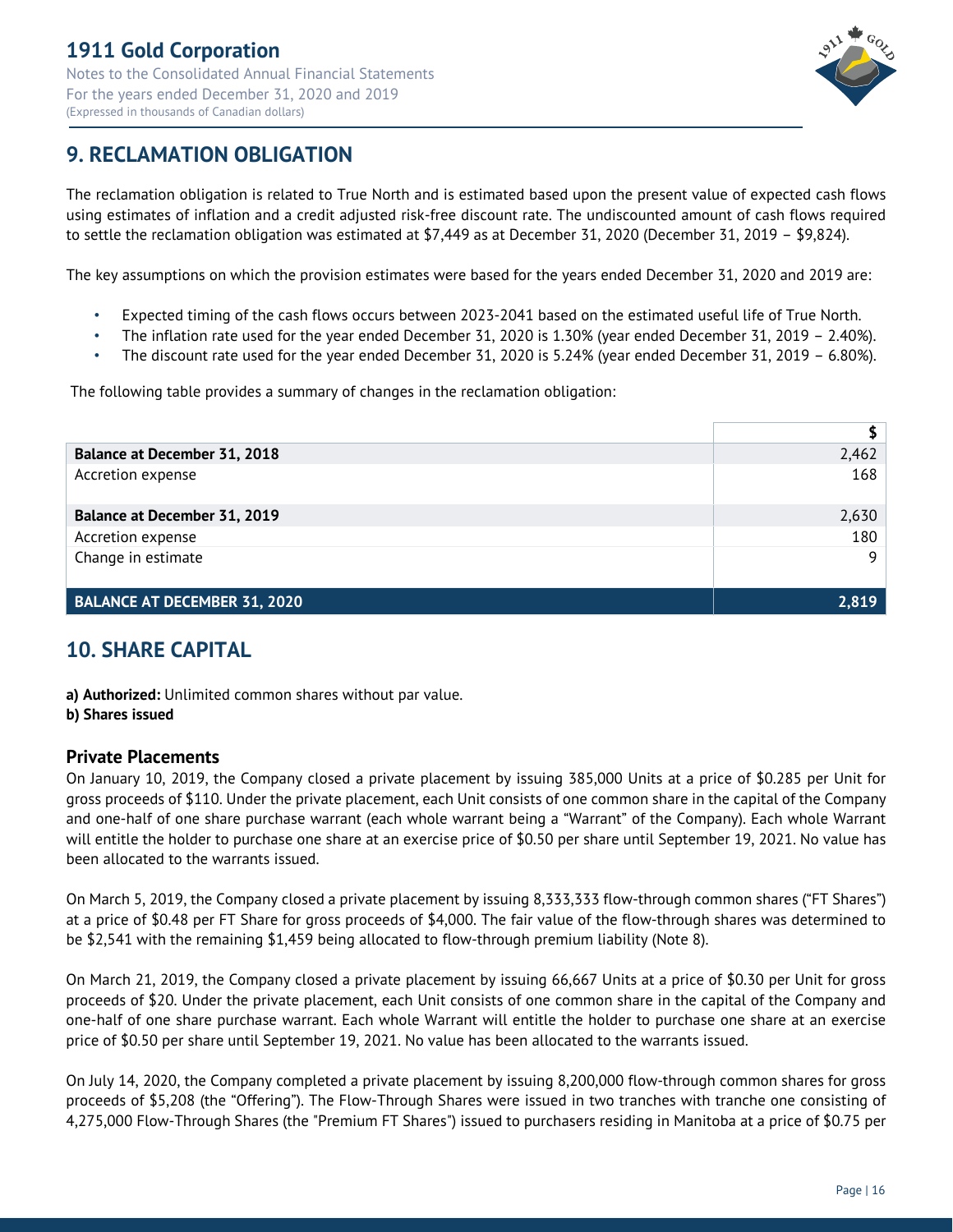

Premium FT Share for aggregate gross proceeds of \$3,206 and tranche two consisting of 3,925,000 Flow-Through Shares (the "National FT Shares") issued to purchasers residing outside of Manitoba at a price of \$0.51 per National FT Share for aggregate gross proceeds of \$2,002.

In connection with the Offering, the Company issued the underwriters non-transferable broker warrants of the Company ("Broker Warrants") equal to 4.0% of the aggregate number of Flow-Through Shares issued, and a reduced number of Broker Warrants equal to 2.0% of the aggregate number of Flow-Through Shares issued to certain purchasers on the "President's List". Each Broker Warrant is exercisable to acquire one common share in the capital of the Company at an exercise price of \$0.60 per share until January 14, 2022.

#### **Debt settlement**

On April 17, 2019, the Company negotiated the settlement of \$34 related to historical accounts payable for a third-party consultant to Bison Gold Resources Inc. (a subsidiary of the Company) in consideration for the issuance of 100,000 common shares of the Company at a price of \$0.27 per common share. This resulted in a gain on debt settlement of \$7, which was included in other income (expense) on the consolidated statements of loss and comprehensive loss.

#### **Shares for Services**

On April 22, 2019, pursuant to an advisory agreement with Canaccord Genuity Corp, the Company issued 52,083 shares at a price of \$0.29 per share for \$25 in services rendered. This resulted in a gain on debt settlement of \$10, which was included in other income (expense) on the consolidated statements of loss and comprehensive loss.

#### **Shares issued for acquisition of Rice Lake Belt claims**

On July 17, 2019, the Company entered into an arm's length agreement to acquire three additional mineral claims, totaling approximately 230 hectares, on the Rice Lake belt in Manitoba, Canada. Under the terms of the purchase agreement the Company issued 150,000 shares for consideration of \$49, to the private owner of these claims.

#### **Shares issued on exercise of RSUs**

On July 22, 2019 46,668 RSUs were exercised and on July 23, 2019, 166,667 RSUs were exercised. Each RSU was converted into one common share of the Company. On January 15, 2020 166,667 RSUs were exercised and on March 16, 2020, 46,668 RSUs were exercised. Each RSU was converted into one common share of the Company.

#### **Shares issued on exercise of options**

On July 22, 2020, 6,666 shares were issued related to the exercise of stock options by an employee of the Company.

#### **a) Options**

The Company has adopted a share option plan that allows for the issuance of up to 10% of the issued and outstanding shares as incentive share options to directors, officers, employees, and consultants to the Company. Share options granted under the plan may be subject to vesting provisions as determined by the Board of Directors.

The options vest as to one-third immediately and one-third after the first and second anniversary of the date of grant.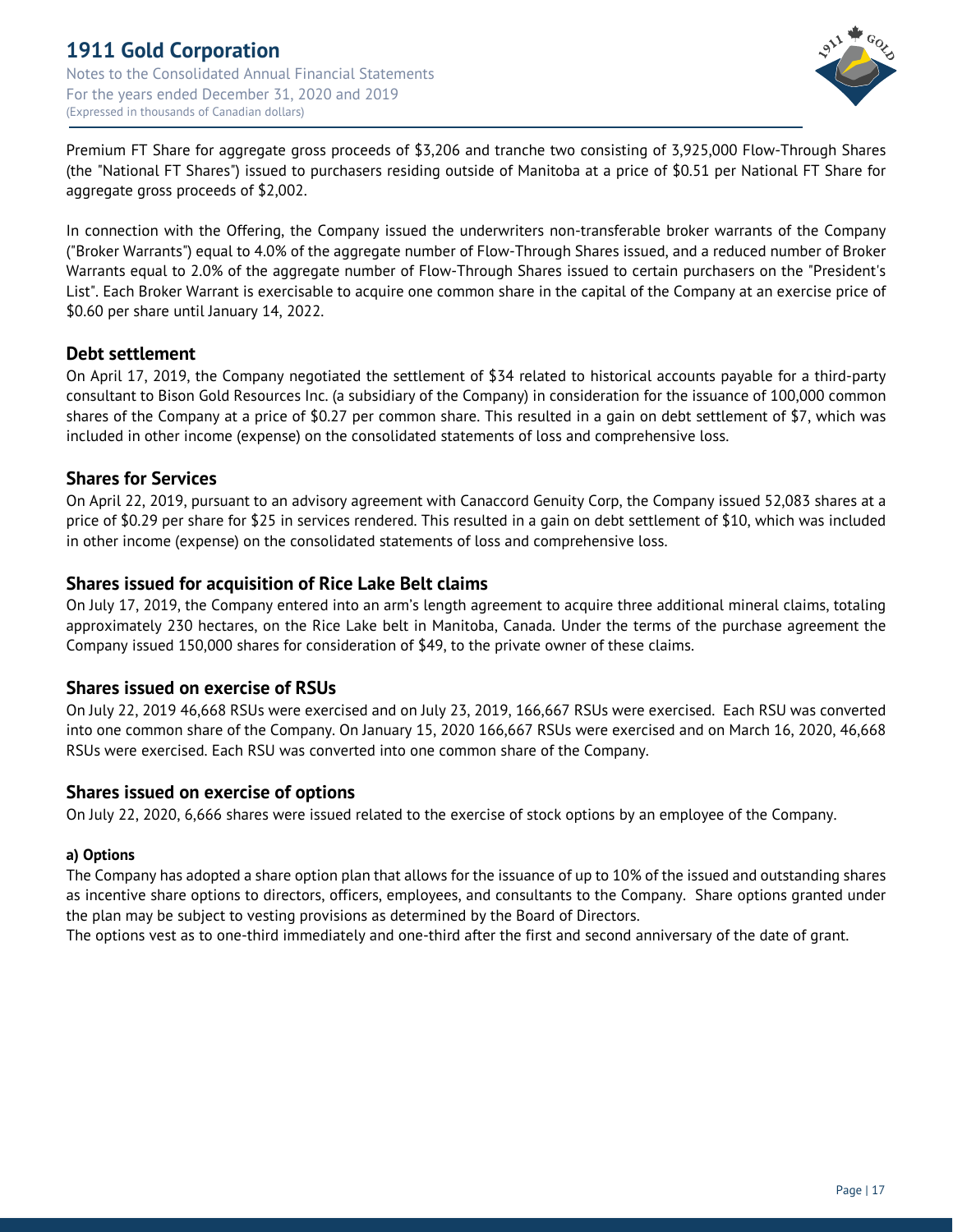

The Company's share options outstanding as at December 31, 2020 and 2019 and the changes for the years then ended are as follows:

|                                        | <b>Numbers</b> | Weighted average exercise price |
|----------------------------------------|----------------|---------------------------------|
|                                        |                | Ş                               |
| Balance as at December 31, 2018        | 1,725,000      | 0.35                            |
| Granted - January 15, 2019             | 400,000        | 0.31                            |
| Granted - March 4, 2019                | 175,000        | 0.36                            |
| Granted - September 27, 2019           | 470,000        | 0.30                            |
| Granted - October 1, 2019              | 395,000        | 0.30                            |
| Forfeited                              | (205,000)      | 0.36                            |
| Balance as at December 31, 2019        | 2,960,000      | 0.33                            |
| Granted - August 5, 2020               | 275,000        | 0.77                            |
| Granted - August 27, 2020              | 760,000        | 0.78                            |
| Exercised                              | (6,666)        | 0.30                            |
| <b>BALANCE AS AT DECEMBER 31, 2020</b> | 3.988.334      | 0.45                            |

The total share-based payment expense recorded during the year ended December 31, 2020 was \$315 (2019: \$154).

The following table summarizes information about the share options as at December 31, 2020:

| <b>Exercise price per</b><br>share of options<br>outstanding | Number of<br>options<br>outstanding | Weighted average<br>remaining life<br>(years) | <b>Weighted exercise</b><br>price of options<br>exercisable | Number of<br>options<br>exercisable | <b>Expiry date</b> |
|--------------------------------------------------------------|-------------------------------------|-----------------------------------------------|-------------------------------------------------------------|-------------------------------------|--------------------|
| \$0.36                                                       | 1,345,000                           | 2.62                                          | \$0.36                                                      | 1,345,000                           | August 15, 2023    |
| \$0.31                                                       | 175,000                             | 2.90                                          | \$0.31                                                      | 116,666                             | November 26, 2023  |
| \$0.31                                                       | 400,000                             | 3.04                                          | \$0.31                                                      | 266,667                             | January 15, 2024   |
| \$0.36                                                       | 175,000                             | 3.18                                          | \$0.36                                                      | 116,667                             | March 4, 2024      |
| \$0.30                                                       | 858,334                             | 3.74                                          | \$0.30                                                      | 570,000                             | September 27, 2024 |
| \$0.77                                                       | 275,000                             | 4.60                                          | \$0.77                                                      | 91,666                              | August 5, 2025     |
| \$0.78                                                       | 760,000                             | 4.66                                          | \$0.78                                                      | 253,333                             | August 27, 2025    |

The fair value of options recognized has been estimated using the Black-Scholes Pricing Model with the following assumptions on the grant date of the options:

| <b>Grant date</b>  | <b>Expected Option</b><br>life (years) | <b>Risk free</b><br>interest rate | Dividend yield | <b>Expected</b><br>volatility <sup>(1)</sup> | Weighted<br>average fair value |
|--------------------|----------------------------------------|-----------------------------------|----------------|----------------------------------------------|--------------------------------|
| January 15, 2019   | 5.00                                   | 1.91%                             | nil            | 80%                                          | \$0.18                         |
| March 4, 2019      | 5.00                                   | 1.80%                             | nil            | 80%                                          | \$0.23                         |
| September 27, 2019 | 5.00                                   | 1.34%                             | nil            | 80%                                          | \$0.18                         |
| October 1, 2019    | 5.00                                   | 1.34%                             | nil            | 80%                                          | \$0.18                         |
| August 5, 2020     | 5.00                                   | 0.34%                             | nil            | 75%                                          | \$0.46                         |
| August 27, 2020    | 5.00                                   | 0.41%                             | nil            | 75%                                          | \$0.47                         |

[1] As the Company does not have sufficient history of past share prices, the expected volatility was calculated by taking the average volatility of similar junior resource companies.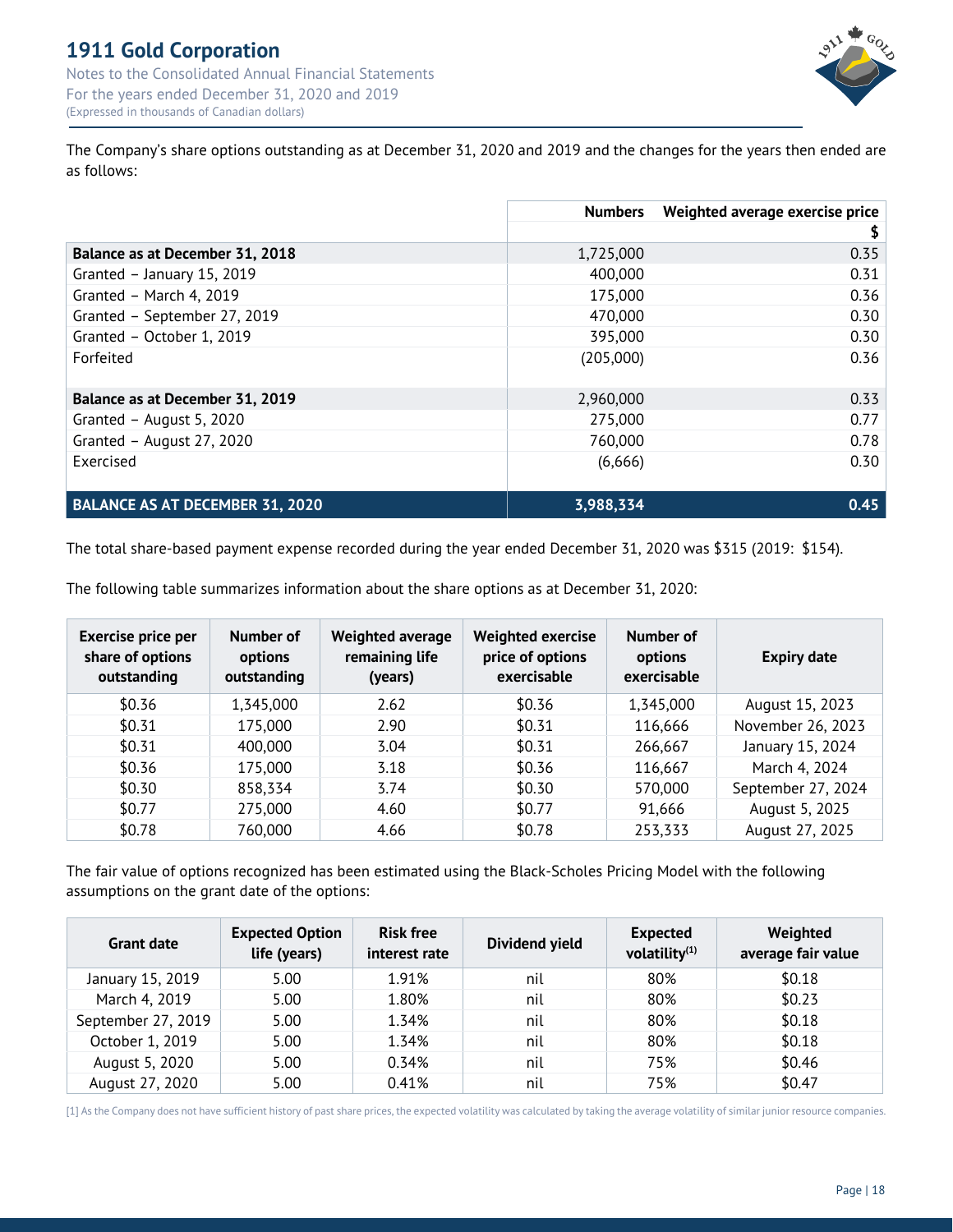

#### **b) Warrants**

The Company's warrants outstanding as at December 31, 2020 and 2019 and the changes for the years then ended are as follows:

|                                        | <b>Numbers</b> | Weighted average exercise price |
|----------------------------------------|----------------|---------------------------------|
|                                        |                |                                 |
| Balance as at December 31, 2018        | 2,440,000      | 1.72                            |
| Issued - January 10, 2019              | 192,500        | 0.50                            |
| Issued - March 21, 2019                | 33,333         | 0.50                            |
| Balance as at December 31, 2019        | 2,665,833      | 1.62                            |
| Issued $-$ July 14, 2020               | 324,400        | 0.60                            |
| <b>BALANCE AS AT DECEMBER 31, 2020</b> | 2,990,233      | 1.51                            |

The balance of warrants outstanding as at December 31, 2020 is as follows:

| <b>Expiry Date</b> | <b>Exercise Price \$</b> | <b>Remaining Life (Years)</b> | <b>Warrants Outstanding</b> |
|--------------------|--------------------------|-------------------------------|-----------------------------|
| February 11, 2029  | \$1.52                   | 8.12                          | 625.000                     |
| April 3, 2032      | \$4.24                   | 11.26                         | 625,000                     |
| September 19, 2021 | \$0.50                   | 0.72                          | 1,415,833                   |
| January 14, 2022   | \$0.60                   | 1.04                          | 324,400                     |

#### **c) Restricted share units ("RSU")**

The Company's RSUs outstanding as at December 31, 2020 and 2019 and the changes for the years then ended are as follows:

|                                     | <b>Numbers</b> |
|-------------------------------------|----------------|
| <b>Balance at December 31, 2018</b> |                |
| Granted - January 14, 2019          | 500,000        |
| Granted - March 21, 2019            | 140,000        |
| Exercised                           | (213, 335)     |
| <b>Balance at December 31, 2019</b> | 426,665        |
| Exercised                           | (213, 335)     |
| <b>BALANCE AT DECEMBER 31, 2020</b> | 213,330        |

The RSUs vested one-third upon approval by the Company's shareholders of the RSU plan at the Annual General Meeting held on June 18, 2019 and one-third after the first and second anniversaries from their initial grant date. Each RSU is convertible into one common share of the Company.

The fair values of the 640,000 restricted share units granted during the year ended December 31, 2019 were between \$0.28 and \$0.31. The share-based payment from the vesting of the RSUs for the year ended December 31, 2020 was \$35 (2019: \$149).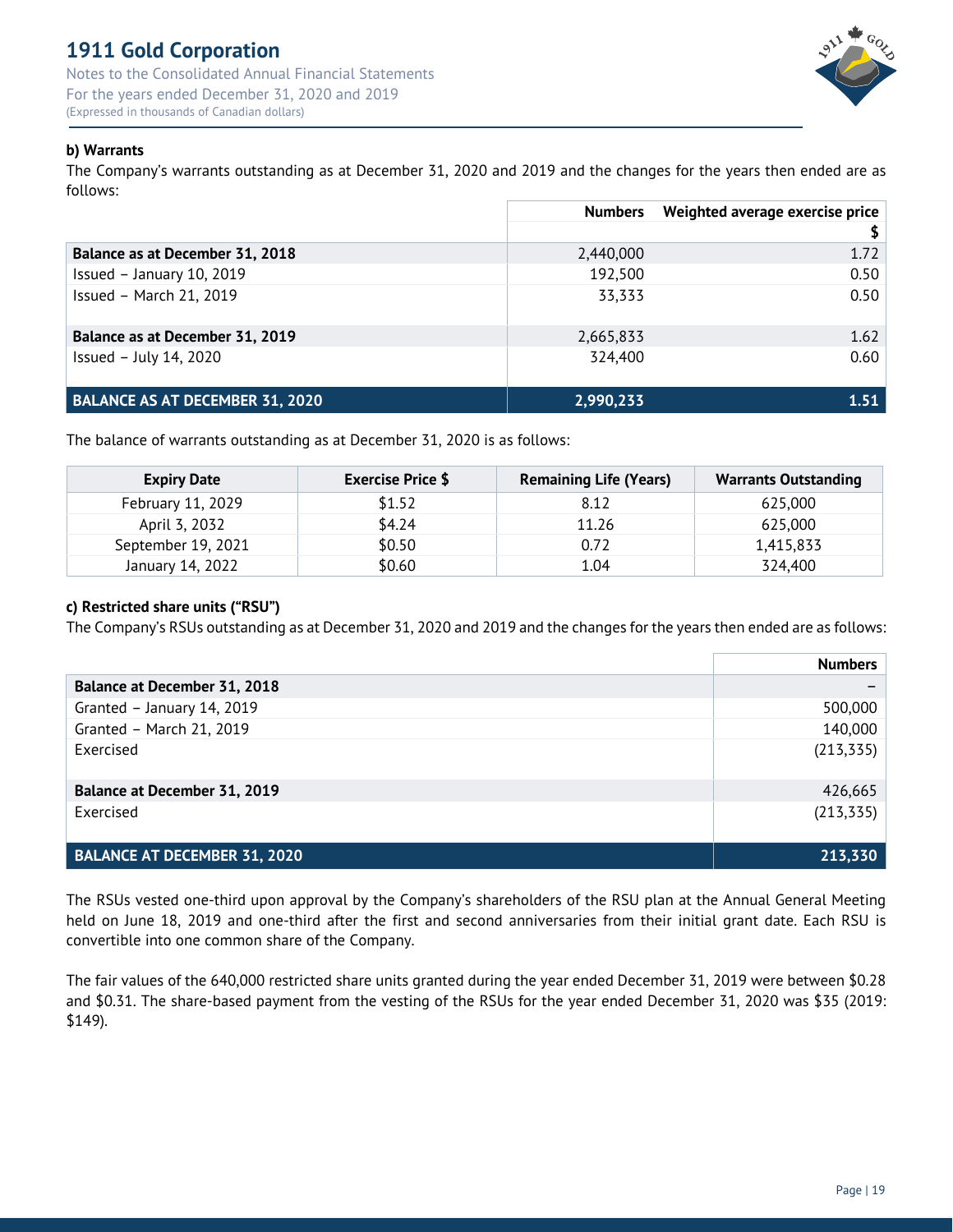Notes to the Consolidated Annual Financial Statements For the years ended December 31, 2020 and 2019 (Expressed in thousands of Canadian dollars)



## **11. INCOME TAXES**

A reconciliation of the Company's effective tax rate with the statutory tax rate for the years ended December 31, 2020 and 2019 is as follows:

|                                        | December 31, 2020 | December 31, 2019 |
|----------------------------------------|-------------------|-------------------|
|                                        |                   |                   |
| Loss before tax                        | (6,096)           | (7, 835)          |
| Statutory tax rate                     | 27%               | 27%               |
| Income tax (benefit) at statutory rate | (1,646)           | (2, 115)          |
| <b>Reconciling items:</b>              |                   |                   |
| Share-based payments                   | 94                | 81                |
| Deferred tax asset not recognised      | 764               | 1,622             |
| Flow-through shares                    | 782               | 381               |
| Other                                  | 11                | 34                |
|                                        |                   |                   |
| <b>INCOME TAX EXPENSE</b>              | 5                 |                   |

At December 31, 2020 and 2019, deductible temporary differences for which no deferred tax assets are recognized are below:

|                                         | <b>December 31, 2020</b> | December 31, 2019 |
|-----------------------------------------|--------------------------|-------------------|
|                                         |                          |                   |
| Net operating losses                    | 96,841                   | 94,340            |
|                                         |                          |                   |
| Deductible temporary differences:       |                          |                   |
| Mineral properties, plant and equipment | 157,895                  | 157,537           |
| Asset retirement obligation             | 2,721                    | 2,740             |
| Provincial mining tax attributes        | 87,639                   | 84,030            |
|                                         |                          |                   |
| <b>TOTAL DEDUCTIBLE DIFFERENCES</b>     | 345,096                  | 338,647           |

As of December 31, 2020, the Company had net operating loss carryforwards of \$96,841 (December 31, 2019 - \$94,340) which expire between 2034 and 2040.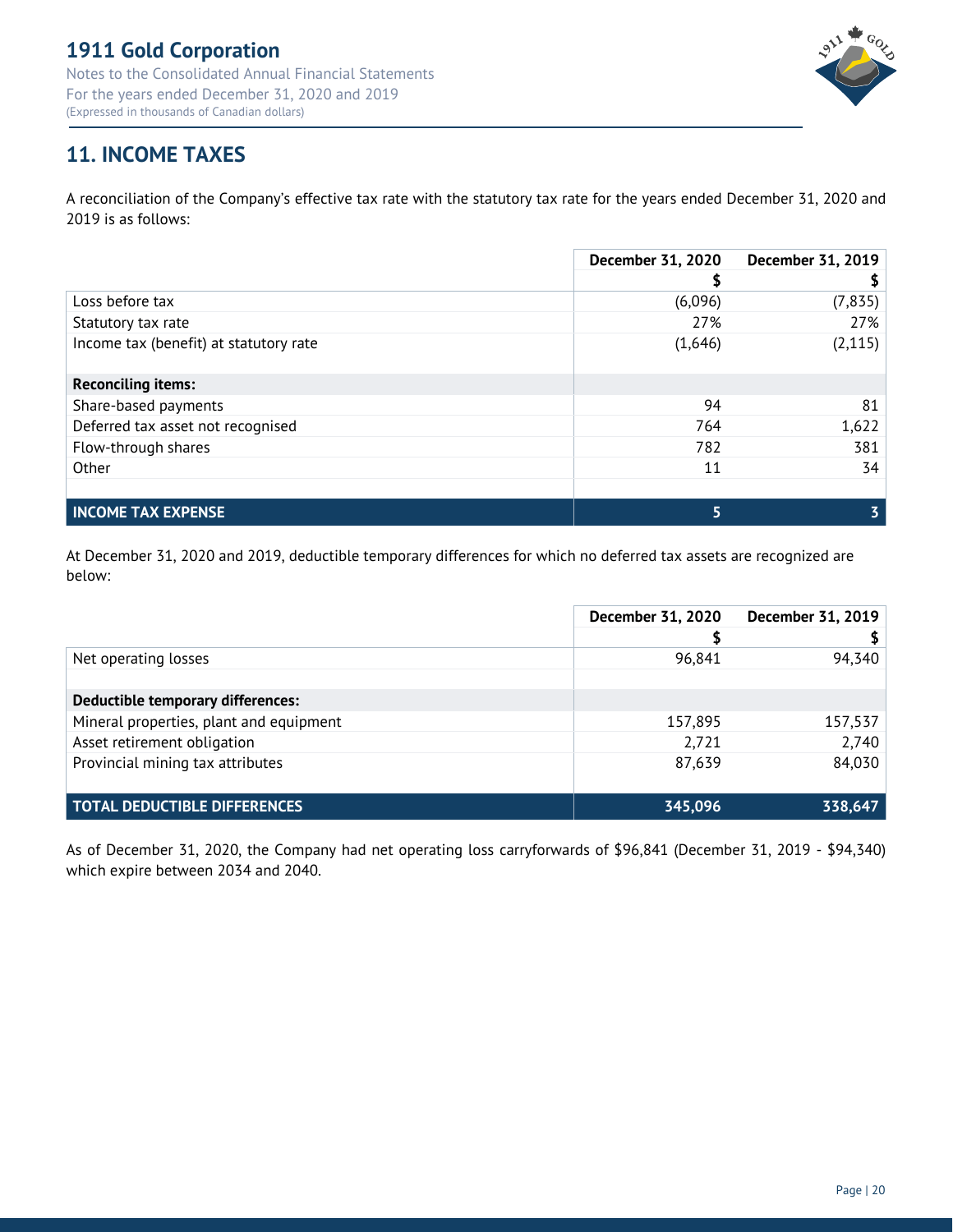Notes to the Consolidated Annual Financial Statements For the years ended December 31, 2020 and 2019 (Expressed in thousands of Canadian dollars)



## **12. RELATED PARTY TRANSACTIONS**

#### **Key Management Compensation**

During the years ended December 31, 2020 and 2019, the Company incurred the following charges by directors and officers of the Company and by companies controlled by directors and officers of the Company:

|                      | 2020  | 2019  |
|----------------------|-------|-------|
|                      |       | \$    |
| Salaries and wages   | 922   | 615   |
| Professional fees    | 21    | 21    |
| Directors' fees      | 179   | 177   |
| Management fees      |       | 13    |
| Share-based payments | 165   | 297   |
|                      | 1,287 | 1,123 |

All fees have been reported as general and administrative expenses, with the exception of \$190 of salaries and wages that was included in exploration expense (2019 - \$79). At December 31, 2020, accrued compensation and benefits includes \$284 (December 31, 2019 – nil) payable to officers of the Company.

Key management includes directors and executive officers of the Company. Other than the amounts disclosed above, there was no other compensation paid or payable to key management for employee services for the reported periods.

## **13. FINANCIAL INSTRUMENTS AND CAPITAL RISK MANAGEMENT**

#### **Capital Risk Management**

The Company's objectives when managing capital are to safeguard the Company's ability to continue as a going concern so that it can provide returns for shareholders and benefits for other stakeholders, and to explore and develop assets with a view to building a diversified mineral resource company.

The capital structure of the Company consists of equity attributable to common shareholders, comprised of issued capital and deficit.

The Company manages the capital structure and adjusts it based on changes in economic conditions and the risk characteristics of the mineral property assets. In order to maintain or adjust the capital structure, the Company may issue new shares through equity offerings or sell assets to fund activities. Management reviews its capital management approach on a regular basis. The Company is not subject to externally imposed capital requirements. There were no changes in the Company's approach to capital management during the year ended December 31, 2020.

#### **Financial Instruments**

The Company's financial instruments consist of cash equivalents, deposits, accounts payable and accrued liabilities. These financial instruments are classified as financial assets and liabilities at amortized cost and are reported at amortized cost.

The Company's activities potentially expose it to a variety of financial risks, including liquidity risk, interest rate risk, foreign exchange currency risk, and commodity price risk.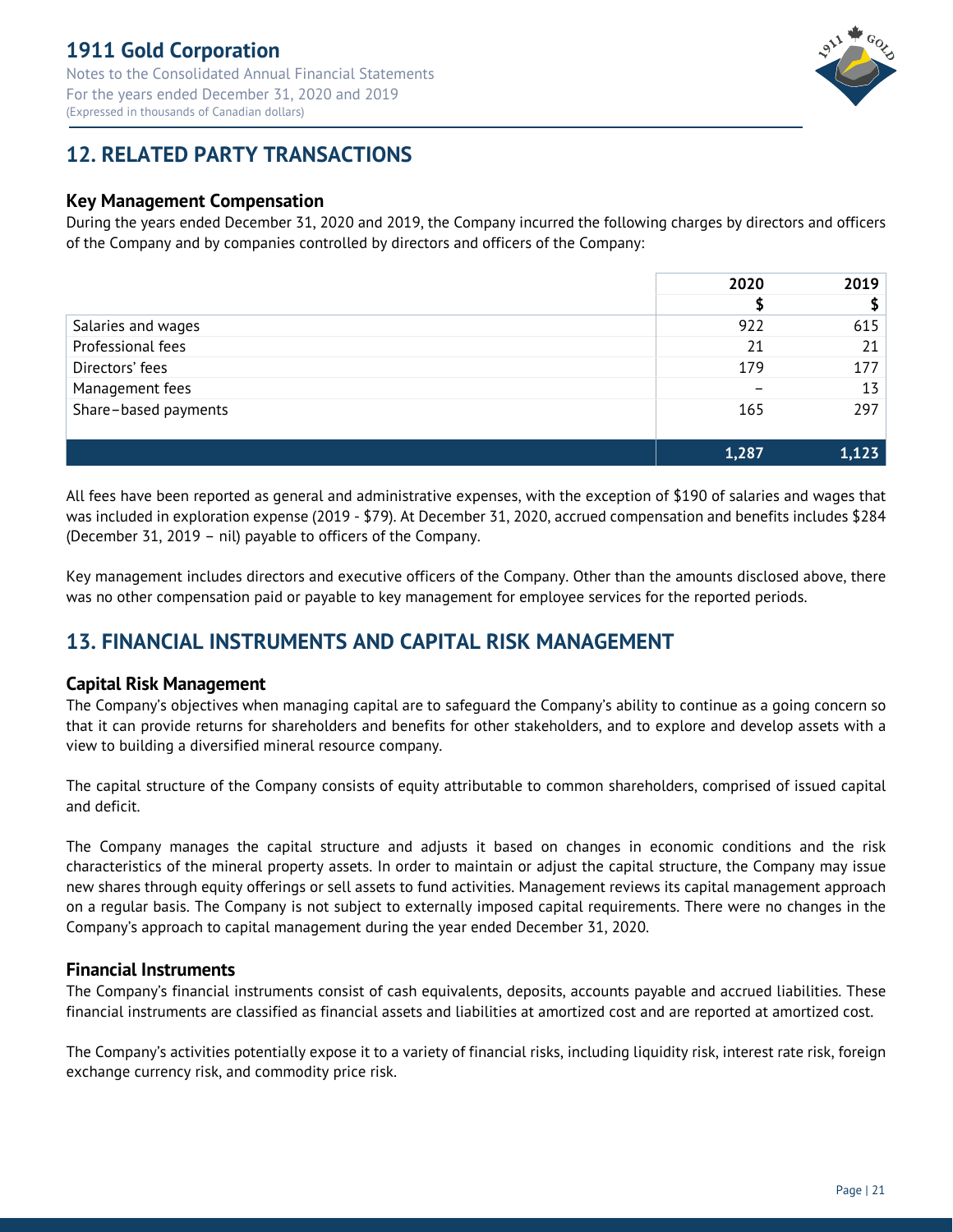Notes to the Consolidated Annual Financial Statements For the years ended December 31, 2020 and 2019 (Expressed in thousands of Canadian dollars)



#### *Liquidity Risk*

Liquidity risk is the risk that the Company will not be able to meet its financial obligations when they become due. As at December 31, 2020, the Company had working capital (current assets less current liabilities) of \$10,170. Management believes that the Company has sufficient financial resources to meet its obligations as they come due.

#### *Interest Rate Risk*

Interest rate risk is the risk that the fair value of future cash flows of a financial instrument will fluctuate due to changes in market interest rates. The Company has cash balances, interest-bearing bank accounts and no interest-bearing debt.

#### *Foreign Exchange Risk*

The Company's Canadian entities have a Canadian dollar functional currency. Foreign currency risk is the risk that future cash flows will fluctuate because of changes in foreign exchange rates. The Company's historical foreign currency gains and losses primarily relate to amounts on intercompany loan balances and US dollar transactions with vendors.

#### *Commodity Price Risk*

The Company is exposed to the risk of fluctuations in prevailing market commodity prices on the gold it produces. As of December 31, 2020, the Company itself had not entered into any agreements to mitigate its exposure to market price risk.

### **14. SUPPLEMENTAL CASH FLOW INFORMATION**

Investing and financing activities that do not have a direct impact on the current cash flows are excluded from the cash flow statements. The following transactions were excluded from the statement of cash flows:

During the year ended December 31, 2020:

- *•* The issuance of 324,400 broker warrants for share issuance costs valued at \$62; and
- *•* The change in estimate of the retirement obligation in the amount of \$9.

During the year ended December 31, 2019:

- *•* The movement of \$76 in mineral property exploration expenditures in accounts payable and accrued liabilities; and
- *•* The issuance of shares for debt and services in the amount of \$59.

## **15. COMMITMENTS AND CONTINGENCIES**

On March 16, 2018, Klondex Mines Ltd. ("Klondex") entered into an arrangement agreement (the "Arrangement Agreement") with Hecla Mining Company ("Hecla") and 1156291 B.C. Unlimited Liability Company, a wholly-owned subsidiary of Hecla. Under the terms of the Arrangement Agreement, Hecla acquired all the outstanding common shares of Klondex, and Klondex shareholders received consideration consisting of cash, shares of Hecla common stock, or a combination of cash and Hecla common stock, plus shares of a new company, Havilah Mining Corporation, formed to hold Klondex's Canadian assets comprised of Klondex Canada Ltd. ("Klondex Canada") and Bison Gold Resources, Inc. ("Bison").

Following completion of the plan of Arrangement Agreement involving Hecla and Klondex, the Company issued to Waterton Nevada Splitter, LLC ("Waterton") a warrant to acquire up to 625,000 common shares of the Company at an exercise price of \$4.24 per share and expiring April 3, 2032 (the "1911 Gold Replacement Warrant"). 1911 Gold Replacement Warrants were issued to Waterton along with a replacement warrant from Hecla (collectively the "Replacement Warrants") in accordance with the terms of the warrant certificate issued by Klondex to Waterton on October 3, 2016 (the "Original Warrant Certificate").